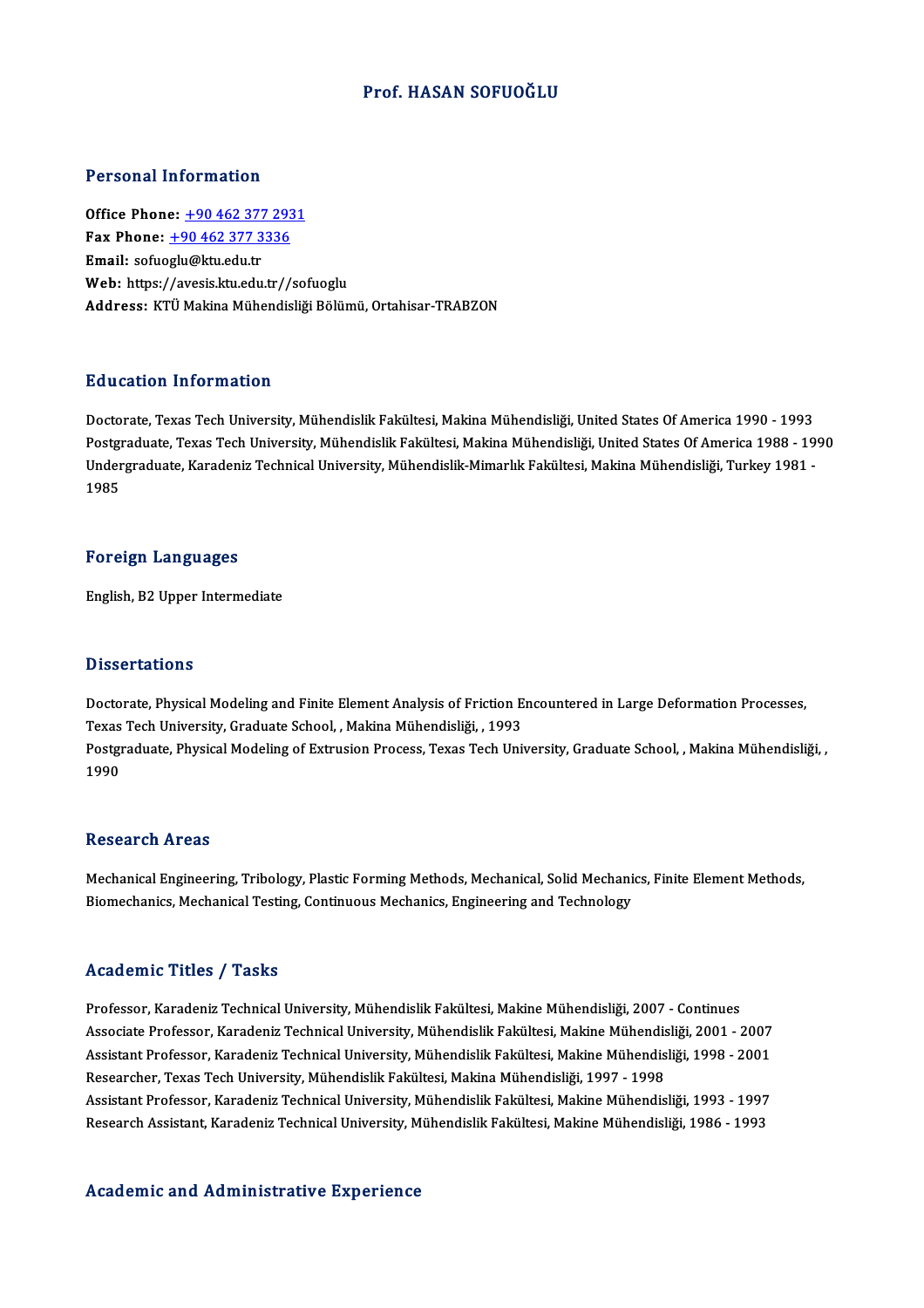Head of Department, Karadeniz Technical University, Mühendislik Fakültesi, Makine Mühendisliği, 2011 - Continues<br>Fekülte Vänetim Kumılu Üyesi, Karadeniz Technical University, Mühendislik Fakültesi, Makine Mühendisliği, 201 Head of Department, Karadeniz Technical University, Mühendislik Fakültesi, Makine Mühendisliği, 2011 - Continues<br>Fakülte Yönetim Kurulu Üyesi, Karadeniz Technical University, Mühendislik Fakültesi, Makine Mühendisliği, 201 Head of Department, Karadeniz Technical University, Mühendislik Fakültesi, Maki<br>Fakülte Yönetim Kurulu Üyesi, Karadeniz Technical University, Mühendislik Fakül<br>Gumushane University, Mühendislik Fakültesi, Makina Mühendisli Fakülte Yönetim Kurulu Üyesi, Karadeniz Technical University, Mühendislik Fakültesi, Makine Mühendisliği, 2012 - 2015<br>Gumushane University, Mühendislik Fakültesi, Makina Mühendisliği, 2008 - 2009<br>Karadeniz Technical Univer

Manager of Research and Application Center, Karadeniz Technical University, Rektörlük, 2000 - 2008

Karadeniz Technical University, Mühendislik Fakültesi/Makina Mühendisliği, Makina Mühendisliği, 2005 - 2007 Manager of Research and Application Center, Karadeniz Technical University, Rektörlük, 2000 - 2008<br>Karadeniz Technical University, Mühendislik Fakültesi/Makina Mühendisliği, Makina Mühendisliği, 2005 - 2007<br>Fakülte Yönetim Karadeniz Technical University, Mühendislik Fakültesi/Makina Mühendisliği, Makina Mühendisliği, 2005 - 2007<br>Fakülte Yönetim Kurulu Üyesi, Karadeniz Technical University, Mühendislik Fakültesi, Makine Mühendisliği, 2005<br>Kar Fakülte Yöne<br>Karadeniz Te<br>1999 - 2001<br>Karadeniz Te Karadeniz Technical University, Mühendislik-Mimarlık Fakültesi/Makina Mühendisliği/Mekanik, Makina Mühendisliği,<br>1999 - 2001<br>Karadeniz Technical University, Mühendislik-Mimarlık Fakültesi/Makina Mühendisliği, 1999 - 2000

### Courses

Dynamics,Undergraduate,2020 -2021

UURISCE<br>Dynamics, Undergraduate, 2020 - 2021<br>Mechanics of Materials II, Undergraduate, 1998 - 1999, 1999 - 2000, 2000 -2001, 2001 - 2002, 2002 - 2003, 2003<br>2004, 2004, 2005, 2005, 2006, 2006, 2007, 2007, 2008, 2009, 2009, Dynamics, Undergraduate, 2020 - 2021<br>Mechanics of Materials II, Undergraduate, 1998 - 1999, 1999 - 2000, 2000 - 2001, 2001 - 2002, 2002 - 2003, 2003<br>2004, 2004 - 2005, 2005 - 2006, 2006 - 2007, 2007 - 2008, 2008 - 2009, 20 Mechanics of Materials II, Undergraduate, 1998 - 1999, 1999 - 2000, 2000 - 2001, 2001 - 2002, 200<br>2004, 2004 - 2005, 2005 - 2006, 2006 - 2007, 2007 - 2008, 2008 - 2009, 2009 - 2010, 2010 - 2011,<br>2013, 2013 - 2014, 2014 - 2 2004, 2004 - 2005, 2005 - 2006, 2006 - 2007, 2007 - 2008, 2008 - 2009, 2009 - 2010, 2010 - 2011, 2011 - 2012, 2012 -<br>2013, 2013 - 2014, 2014 - 2015, 2015 - 2016, 2016 - 2017, 2017 - 2018, 2018 - 2019, 2020 - 2021<br>Mechanics 2013, 2013 - 2014, 2014 - 2015, 2015 - 2016, 2016 - 2017, 2017 - 2018, 2018 - 2019, 2020 - 2021<br>Mechanics of Materials I, Undergraduate, 2000 - 2001, 2001 - 2002, 2002 - 2003, 2003 - 2004, 2004 - 2005, 2005 - 2006<br>2006 - 2 Mechanics of Materials I, Undergraduate, 2000 - 2001, 2001 - 2002<br>2006 - 2007, 2007 - 2008, 2008 - 2009, 2009 - 2010, 2010 - 2011,<br>2015 - 2016, 2016 - 2017, 2017 - 2018, 2018 - 2019, 2019 - 2020<br>Biomechanics Undergraduate, 2006 - 2007, 2007 - 2008, 2008 - 2009, 2009 - 2010, 2010 - 2011, 2011 - 2012, 2012 - 2013, 201<br>2015 - 2016, 2016 - 2017, 2017 - 2018, 2018 - 2019, 2019 - 2020<br>Biomechanics, Undergraduate, 2016 - 2017, 2017 - 2018, 2018 - 2 2015 - 2016, 2016 - 2017, 2017 - 2018, 2018 - 2019, 2019 - 2020<br>Biomechanics, Undergraduate, 2016 - 2017, 2017 - 2018, 2018 - 2019, 2019 - 2020, 2020 - 2021<br>Advanced Mechanics of Solids, Postgraduate, 1994 - 1995, 1995 - 1 2000,2000 -2001,2001 -2002,2002 -2003,2003 -2004,2004 -2005,2005 -2006,2006 -2007,2007 -2008,2008 - Advanced Mechanics of Solids, Postgraduate, 1994 - 1995, 1995 - 1996, 1996 - 1997, 1997 - 1998, 1998 - 1999, 1999 -<br>2000, 2000 - 2001, 2001 - 2002, 2002 - 2003, 2003 - 2004, 2004 - 2005, 2005 - 2006, 2006 - 2007, 2007 - 20 2000, 2000 - 2001, 2001 - 2002, 2002 - 2003,<br>2009, 2009 - 2010, 2010 - 2011, 2011 - 2012,<br>2018, 2018 - 2019, 2019 - 2020, 2020 - 2021<br>Statisc Undergreduate 1998, 1999, 1999, 20 2009, 2009 - 2010, 2010 - 2011, 2011 - 2012, 2012 - 2013, 2013 - 2014, 2014 - 2015, 2015 - 2016, 2016 - 2017, 201<br>2018, 2018 - 2019, 2019 - 2020, 2020 - 2021<br>Statics, Undergraduate, 1998 - 1999, 1999 - 2000, 2000 - 2001, 2 2018, 2018 - 2019, 2019 - 2020, 2020 - 2021<br>Statics, Undergraduate, 1998 - 1999, 1999 - 2000, 2000 - 2001, 2001 - 2002, 2002 - 2003, 2003 - 2004, 2004 - 2005,<br>2005 - 2006, 2006 - 2007, 2007 - 2008, 2008 - 2009, 2009 - 2010 Statics, Undergraduate, 1998 - 1999, 1999 - 2000, 2000 - 2001, 20<br>2005 - 2006, 2006 - 2007, 2007 - 2008, 2008 - 2009, 2009 - 2010,<br>2014 - 2015, 2015 - 2016, 2016 - 2017, 2017 - 2018, 2018 - 2019<br>Dimamiss, Undergraduate, 20 2005 - 2006, 2006 - 2007, 2007 - 2008, 2008 - 2009, 2009 - 2010, 2010 - 2011, 2011 - 2012, 2012 - 2013, 2013 - 2014,<br>2014 - 2015, 2015 - 2016, 2016 - 2017, 2017 - 2018, 2018 - 2019<br>Dynamics, Undergraduate, 2004 - 2005, 200 2014 - 2015, 2015 - 2016, 2016 - 2017, 2017 - 2018, 2018 - 2019<br>Dynamics, Undergraduate, 2004 - 2005, 2005 - 2006, 2006 - 2007, 2007 - 2008, 2008 - 2009, 2009 - 2010, 2010 - 2011,<br>2011 - 2012, 2012 - 2013, 2013 - 2014, 201 Dynamics, Undergraduate, 2004 - 2005, 2005 - 2006, 2006 - 2007, 2007 - 2008, 2008 - 2009, 2009 - 2010, 2010 - 201<br>2011 - 2012, 2012 - 2013, 2013 - 2014, 2014 - 2015, 2015 - 2016, 2016 - 2017, 2017 - 2018, 2018 - 2019, 2019 2011 - 2012, 2012 - 2013, 2013 - 2014, 2014 - 2015, 2015 - 2016, 2016 - 2017, 2017 - 2018, 2018 - 2019, 2019 - 2020<br>Theory of Plasticity, Doctorate, 1994 - 1995, 1996 - 1997, 1998 - 1999, 2000 - 2001, 2002 - 2003, 2008 - 2 EngineeringMechanics,Undergraduate,2012 -2013,2013 -2014,2014 -2015,2015 -2016,2016 -2017,2017 -2018 2010, 2010 - 2011, 2013 - 2014, 2015 - 2016, 2016 - 2017, 2018 - 2019<br>Engineering Mechanics, Undergraduate, 2012 - 2013, 2013 - 2014, 2014 - 2015, 2015 - 2016, 2016 - 2017, 2017 - 2018<br>Mechanics of Materials, Undergraduate Engineering Mechanics, Undergraduate,<br>Mechanics of Materials, Undergraduate,<br>2009 - 2010, 2010 - 2011, 2016 - 2017<br>Advanced Engineering Dynamics, Bester Mechanics of Materials, Undergraduate, 1998 - 1999, 2001 - 2002, 2002 - 2003, 2003 - 2<br>2009 - 2010, 2010 - 2011, 2016 - 2017<br>Advanced Engineering Dynamics, Postgraduate, 2009 - 2010, 2011 - 2012, 2012 - 2013<br>Statisc Underg 2009 - 2010, 2010 - 2011, 2016 - 2017<br>Advanced Engineering Dynamics, Postgraduate, 2009 - 2010, 2011 - 2012, 2012 - 2013<br>Statics, Undergraduate, 2002 - 2003, 2003 - 2004, 2004 - 2005, 2005 - 2006, 2009 - 2010, 2010 - 2011 Advanced Engineering Dynamics, Postgraduate, 2009 - 2010, 2011 - 2012, 2012 - 2013<br>Statics, Undergraduate, 2002 - 2003, 2003 - 2004, 2004 - 2005, 2005 - 2006, 2009 - 2010, 2010 - 2011<br>Statics and Mechanics of Materials, Un Statics, Undergraduate, 2002 - 2003, 2003 - 2004, 2<br>Statics and Mechanics of Materials, Undergraduate,<br>Finite Element Method, Postgraduate, 2007 - 2008<br>Computer Aided Desirn, Undergraduate, 2002, 200 Statics and Mechanics of Materials, Undergraduate, 2007 - 2008, 20<br>Finite Element Method, Postgraduate, 2007 - 2008<br>Computer Aided Design, Undergraduate, 2003 - 2004, 2004 - 2005<br>Theory of Thermal Stresses, Doctorate, 2001 Finite Element Method, Postgraduate, 2007 - 2008<br>Computer Aided Design, Undergraduate, 2003 - 2004<br>Theory of Thermal Stresses, Doctorate, 2001 - 2002<br>Makina Flamankay, Undergraduate, 1999 - 2000 Computer Aided Design, Undergraduate, 2003 - 2<br>Theory of Thermal Stresses, Doctorate, 2001 - 20<br>Makina Elemanları , Undergraduate, 1999 - 2000<br>Machina elemants I. Undergraduate, 1999 - 2000 Theory of Thermal Stresses, Doctorate, 2001 - 2002<br>Makina Elemanları , Undergraduate, 1999 - 2000<br>Machine elements I, Undergraduate, 1999 - 2000 Makina Elemanları , Undergraduate, 1999 - 2000<br>Machine elements I, Undergraduate, 1999 - 2000<br>Introduction to Finite Element Method, Undergraduate, 1998 - 1999<br>Pesism of Euneriments, Restsraduate, 1997 - 1999 Machine elements I, Undergraduate, 1999 - 2000<br>Introduction to Finite Element Method, Undergradu<br>Design of Experiments, Postgraduate, 1997 - 1998

Design of Experiments, Postgraduate, 1997 - 1998<br>Advising Theses

Sofuoğlu H., Determination of Design criteria of temporomandibuler joint prothesis using Finite Element Method: Self-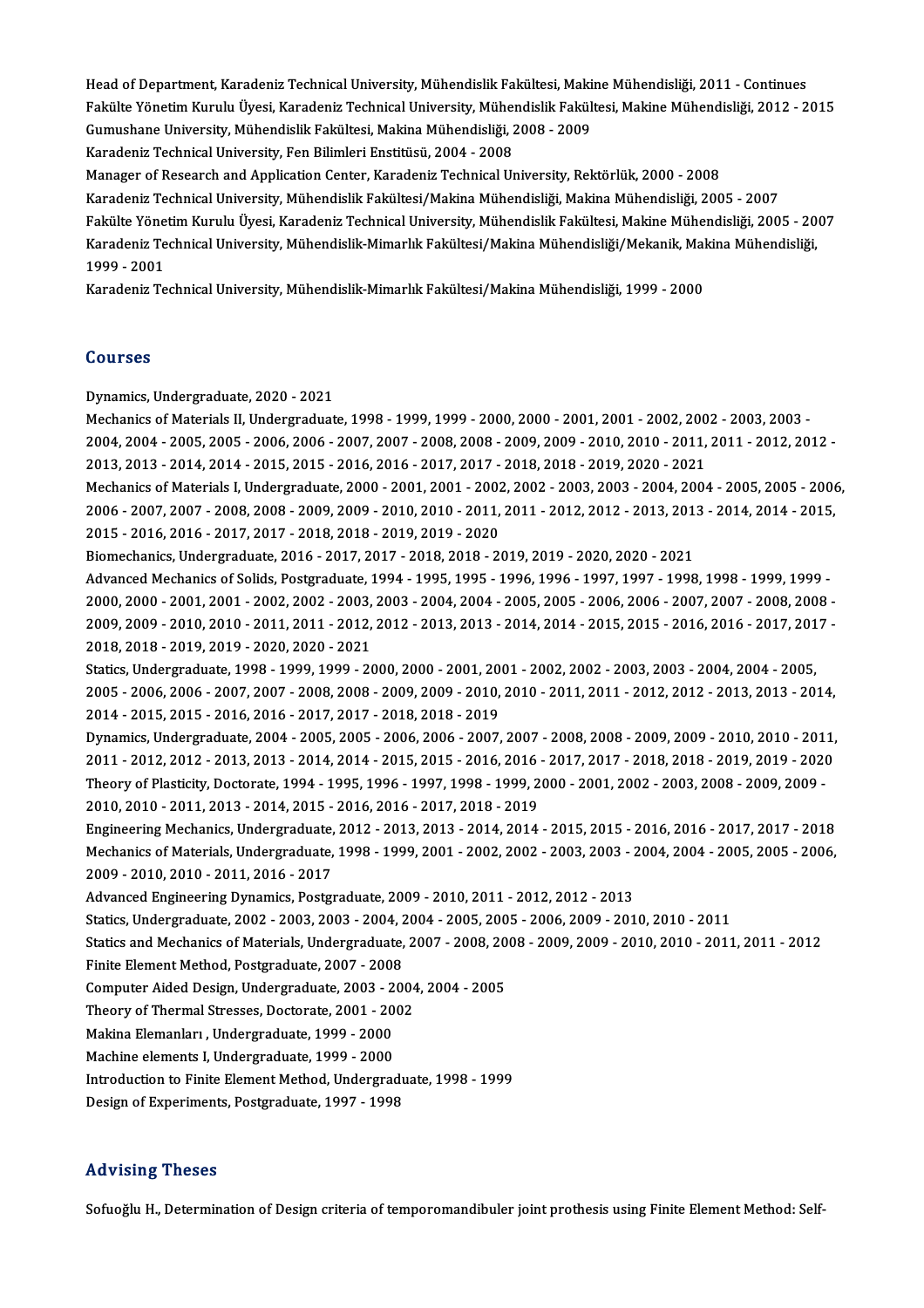pinned TMJ prothesis, Doctorate, S.KÖSE(Student), 2019

Sofuoğlu H., Investigation on Transversal Weld Characteristics (Charge Weld) for Structural Profile Production and pinned TMJ prothesis, Doctorate, S.KÖSE(Student), 2019<br>Sofuoğlu H., Investigation on Transversal Weld Characteristics (Charge Weld) for Structural Profile |<br>Influence of Die Geometry on the Transversal Weld Length, Postgra

Sofuoğlu H., Cora Ö.N., The investigation of micro formability of superplastic ZN-22Al alloy on room temperature, Influence of Die Geometry on the T<br>Sofuoğlu H., Cora Ö. N. , The investi;<br>Doctorate, M.Emin(Student), 2017<br>Sofuoğlu H. Cora Ö. N. , Numerical Sofuoğlu H., Cora Ö. N. , The investigation of micro formability of superplastic ZN-22Al alloy on room temperature,<br>Doctorate, M.Emin(Student), 2017<br>Sofuoğlu H., Cora Ö. N. , Numerical and Experimental Investigation of Met

Doctorate, M.Emin(Student), 2017<br>Sofuoğlu H., Cora Ö. N. , Numerical<br>F.GÜNER(Student), 2014 Sofuoğlu H., Cora Ö. N. , Numerical and Experimental Investigation of Metal Powder Compaction Process, Doctorate,<br>F.GÜNER(Student), 2014<br>Sofuoğlu H., Investigation of the effect of prosthetic material filling and abutment

Sofuoğlu H., Investigation of the effect of prosthetic material filling and abutment length on the treatment of damaged<br>mandibula using finite element method, Postgraduate, S.Köse(Student), 2013 Sofuoğlu H., Investigation of the effect of prosthetic material filling and abutment length on the treatment of damaged<br>mandibula using finite element method, Postgraduate, S.Köse(Student), 2013<br>Sofuoğlu H., The investigat

mandibula using finite element method<br>Sofuoğlu H., The investigation of a hun<br>Postgraduate, M.Emin(Student), 2012<br>Sofuoğlu H., The investigation of a thre Sofuoğlu H., The investigation of a human hip joint under the effect of different loading by using finite element method,<br>Postgraduate, M.Emin(Student), 2012<br>Sofuoğlu H., The investigation of a three dimensional human head

Postgraduate, M.Emin(Student), 2012<br>Sofuoğlu H., The investigation of a three dimensional human head under the effect of different impact loading by finite<br>element method, Postgraduate, H.Ünal(Student), 2007 Sofuoğlu H., The investigation of a three dimensional human head under the effect of different impact loading by fin<br>element method, Postgraduate, H.Ünal(Student), 2007<br>Sofuoğlu H., Mechanical and termomechanical analysis

element method, Postgraduate, H.Ünal(Student), 2<br>Sofuoğlu H., Mechanical and termomechanical ana<br>fractal surface, Doctorate, A.Özer(Student), 2006<br>Sofuoğlu H., The investigation of flet shall element Sofuoğlu H., Mechanical and termomechanical analysis of elastic-plastic semi-infinite medium in sliding cor<br>fractal surface, Doctorate, A.Özer(Student), 2006<br>Sofuoğlu H., The investigation of flat shell elements by using t fractal surface, Doctorate, A.Özer(Student), 2006<br>Sofuoğlu H., The investigation of flat shell elements by using the refined finite element method, Doctorate,

Sofuoğlu H., The investigation of flat shell elements by using the refined finite element method, Doctorate,<br>H.Gedikli(Student), 2005<br>Sofuoğlu H., Determination of the coefficient of friction in hot metal forming process,

H.Gedikli(Student), 2005<br>Sofuoğlu H., Determinatio<br>2003 Sofuoğlu H., Determination of the coefficient of friction in hot metal forming process, Postgraduate, A.Göksel(Student<br>2003<br>Sofuoğlu H., The application of the finite element method to two dimensional metal forming process

2003<br>Sofuoğlu H., The applicatio:<br>H.İbrahim(Student), 2000<br>Sofuoğlu H., Evnorimentallı Sofuoğlu H., The application of the finite element method to two dimensional metal forming processes, Postgraduat<br>H.İbrahim(Student), 2000<br>Sofuoğlu H., Experimentally and numerically determination of the coefficient of fri

H.İbrahim(Student), 2000<br>Sofuoğlu H., Experimentally and numeri<br>Postgraduate, H.Gedikli(Student), 2000<br>Sofuoğlu H. Modeling of ture dimension Sofuoğlu H., Experimentally and numerically determination of the coefficient of friction in metal forming processes,<br>Postgraduate, H.Gedikli(Student), 2000<br>Sofuoğlu H., Modeling of two dimensional extrusion process utilizi

Postgi<br>Sofuo<sub>l</sub><br>1998

### **Jury Memberships**

Doctorate, Doctorate, Karadeniz Teknik Üniversitesi, November, 2020 Jury Trommorumpu<br>Doctorate, Doctorate, Karadeniz Teknik Üniversitesi, November, 2020<br>Appointment Academic Staff, Appointment Academic Staff, Recep Tayyip Erdoğan Üniversitesi, June, 2020<br>Post Craduate, Bost Craduate, Karad Doctorate, Doctorate, Karadeniz Teknik Üniversitesi, November, 2020<br>Appointment Academic Staff, Appointment Academic Staff, Recep Tayyip Erd<br>Post Graduate, Post Graduate, Karadeniz Teknik Üniversitesi, January, 2020<br>Annein Appointment Academic Staff, Appointment Academic Staff, Recep Tayyip Erdoğan Üniversitesi, June, 20<br>Post Graduate, Post Graduate, Karadeniz Teknik Üniversitesi, January, 2020<br>Appointment Academic Staff, Appointment Academi Post Graduate, Post Graduate, Karadeniz Teknik Üniversitesi, January, 2020<br>Appointment Academic Staff, Appointment Academic Staff, Bursa Teknik Üniversitesi, December, 2019<br>Appointment Academic Staff, Appointment Academic Appointment Academic Staff, Appointment Academic Staff, E<br>Appointment Academic Staff, Appointment Academic Staff, C<br>Doctorate, Doctorate, Kırklareli Üniversitesi, October, 2019<br>Pest Craduste, Pest Craduste, Karadeniz Telmi Appointment Academic Staff, Appointment Academic Staff, Ondokuz Mayıs Üniver<br>Doctorate, Doctorate, Kırklareli Üniversitesi, October, 2019<br>Post Graduate, Post Graduate, Karadeniz Teknik Üniversitesi, September, 2019<br>Postora Doctorate, Doctorate, Kırklareli Üniversitesi, October, 2019<br>Post Graduate, Post Graduate, Karadeniz Teknik Üniversitesi, Se<sub>l</sub><br>Doctorate, Doctorate, Karadeniz Teknik Üniversitesi, May, 2019<br>Doctorate, Doctorate, Karadeniz Post Graduate, Post Graduate, Karadeniz Teknik Üniversitesi, Sep<br>Doctorate, Doctorate, Karadeniz Teknik Üniversitesi, May, 2019<br>Doctorate, Doctorate, Karadeniz Teknik Üniversitesi, May, 2019<br>Doctorate, Doctorate, Karadeniz Doctorate, Doctorate, Karadeniz Teknik Üniversitesi, May, 2019<br>Doctorate, Doctorate, Karadeniz Teknik Üniversitesi, May, 2019<br>Doctorate, Doctorate, Karadeniz Teknik Üniversitesi, April, 2019 Doctorate, Doctorate, Karadeniz Teknik Üniversitesi, May, 2019<br>Doctorate, Doctorate, Karadeniz Teknik Üniversitesi, April, 2019<br>Associate Professor Exam, Associate Professor Exam, Dokuz Eylül Üniversitesi, March, 2019<br>Doct Doctorate, Doctorate, Karadeniz Teknik Üniversitesi, April, 2019<br>Associate Professor Exam, Associate Professor Exam, Dokuz Eylül Ün<br>Doctorate, Doctorate, Karadeniz Teknik Üniversitesi, February, 2019<br>Post Craduate, Post Cr Associate Professor Exam, Associate Professor Exam, Dokuz Eylül Üniversite<br>Doctorate, Doctorate, Karadeniz Teknik Üniversitesi, February, 2019<br>Post Graduate, Post Graduate, Karadeniz Teknik Üniversitesi, January, 2019<br>Post Doctorate, Doctorate, Karadeniz Teknik Üniversitesi, February, 2019<br>Post Graduate, Post Graduate, Karadeniz Teknik Üniversitesi, January, 2019<br>Doctorate, Doctorate, Karadeniz Teknik Üniversitesi, December, 2018 Appointment Academic Staff, Appointment Academic Staff, Karadeniz Teknik Üniversitesi, July, 2018 Doctorate, Doctorate, Karadeniz Teknik Üniversitesi, December, 201<br>Appointment Academic Staff, Appointment Academic Staff, Karadeni<br>Doctorate, Doctorate, Karadeniz Teknik Üniversitesi, January, 2018<br>Doctorate, Doctorate, K Appointment Academic Staff, Appointment Academic Staff, Karadeni<br>Doctorate, Doctorate, Karadeniz Teknik Üniversitesi, January, 2018<br>Doctorate, Doctorate, Karadeniz Teknik Üniversitesi, October, 2017<br>Anneintment Academis St Doctorate, Doctorate, Karadeniz Teknik Üniversitesi, January, 2018<br>Doctorate, Doctorate, Karadeniz Teknik Üniversitesi, October, 2017<br>Appointment Academic Staff, Appointment Academic Staff, Karadeniz Teknik Üniversitesi, S Doctorate, Doctorate, Karadeniz Teknik Üniversitesi, October, 2017<br>Appointment Academic Staff, Appointment Academic Staff, Karadeniz Teknik Üniversitesi, September, 20<br>Appointment Academic Staff, Appointment Academic Staff Appointment Academic Staff, Appointment Academic Staff, Karadeniz Teknik Üniversitesi, September<br>Appointment Academic Staff, Appointment Academic Staff, Karadeniz Teknik Üniversitesi, August, 20<br>Appointment Academic Staff, Appointment Academic Staff, Appointment Academic Staff, Karadeniz Teknik Üniversitesi, August, 2017<br>Appointment Academic Staff, Appointment Academic Staff, Karadeniz Teknik Üniversitesi, July, 2017<br>Doctorate, Doctorate, Ka Appointment Academic Staff, Appointment Academic Staff, Karadeniz Teknik Üniversitesi, July, 2017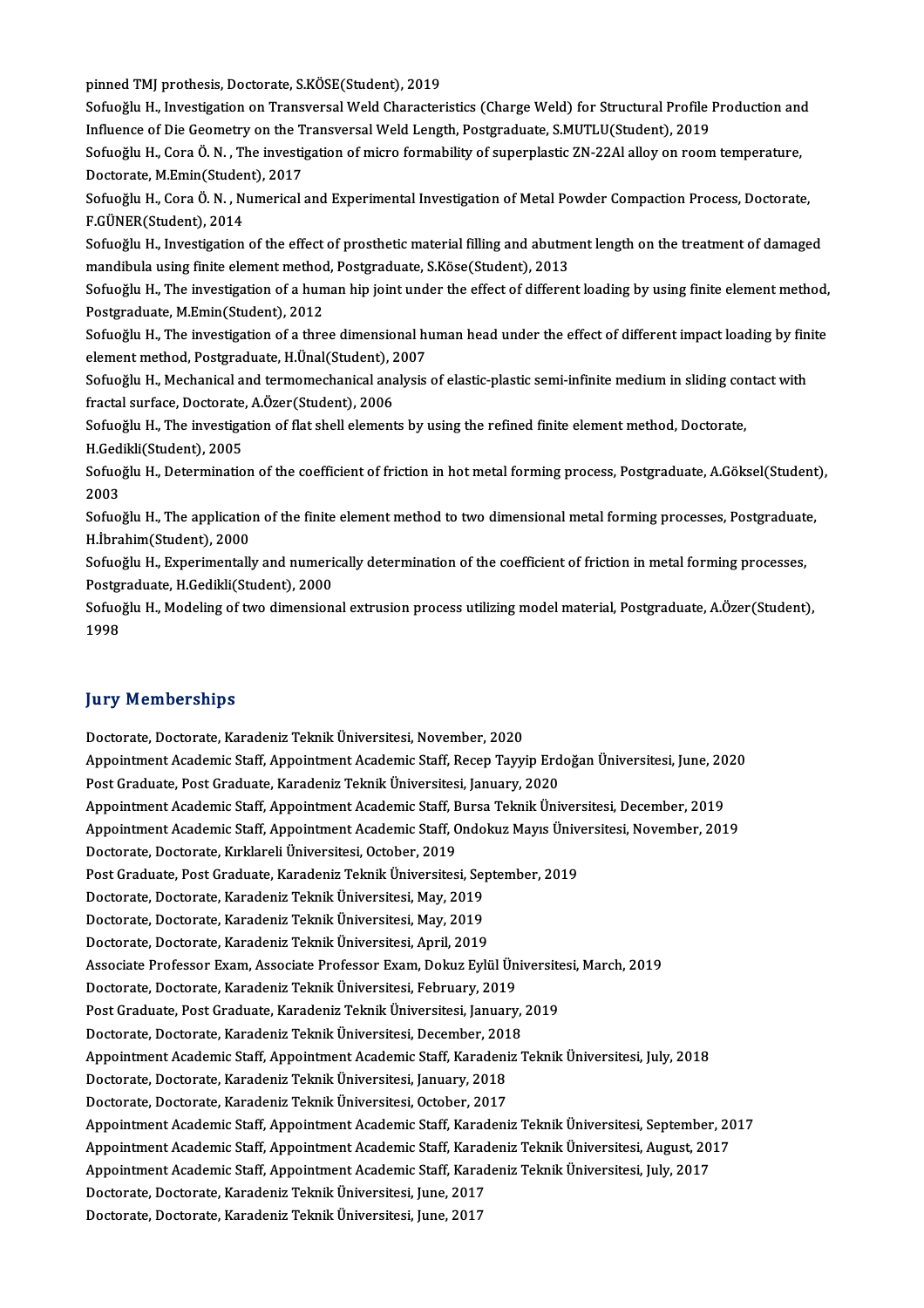Appointment Academic Staff, Appointment Academic Staff, Karadeniz Teknik Üniversitesi, May, 2017<br>Destarata Destarata Karadeniz Telmik Üniversitesi, June, 2016 Appointment Academic Staff, Appointment Academic Staff, Karad<br>Doctorate, Doctorate, Karadeniz Teknik Üniversitesi, June, 2016<br>Anneintment Academie Staff, Anneintment Academie Staff, Karad Appointment Academic Staff, Appointment Academic Staff, Karadeniz Teknik Üniversitesi, May, 2017<br>Doctorate, Doctorate, Karadeniz Teknik Üniversitesi, June, 2016<br>Appointment Academic Staff, Appointment Academic Staff, Karad Doctorate, Doctorate, Karadeniz Teknik Üniversitesi, June, 2016<br>Appointment Academic Staff, Appointment Academic Staff, Karadeniz Teknik Üniversitesi, September<br>Appointment Academic Staff, Appointment Academic Staff, Karad Appointment Academic Staff, Appointment Academic Staff, Karadeniz Teknik Üniversitesi, Se<br>Appointment Academic Staff, Appointment Academic Staff, Karadeniz Teknik Üniversitesi, Jul<br>Appointment Academic Staff, Appointment A Appointment Academic Staff, Appointment Academic Staff, Karadeniz Teknik Üniversitesi, July, 2015<br>Appointment Academic Staff, Appointment Academic Staff, Giresun Üniversitesi, April, 2015<br>Appointment Academic Staff, Appoin Appointment Academic Staff, Appointment Academic Staff, Giresun Üniversitesi, April, 2015<br>Appointment Academic Staff, Appointment Academic Staff, Karadeniz Teknik Üniversitesi, Dec<br>Associate Professor Exam, Associate Profe Appointment Academic Staff, Appointment Academic Staff, Karadeni<br>Associate Professor Exam, Associate Professor Exam, Pamukkale Ün<br>Doctorate, Doctorate, Karadeniz Teknik Üniversitesi, October, 2014<br>Associate Professor Evam, Associate Professor Exam, Associate Professor Exam, Pamukkale Üniversitesi, October,<br>Doctorate, Doctorate, Karadeniz Teknik Üniversitesi, October, 2014<br>Associate Professor Exam, Associate Professor Exam, Hitit Üniversitesi Doctorate, Doctorate, Karadeniz Teknik Üniversitesi, October, 2014<br>Associate Professor Exam, Associate Professor Exam, Hitit Üniversitesi, October, 2014<br>Associate Professor Exam, Associate Professor Exam, Bursa Teknik Üniv Associate Professor Exam, Associate Professor Exam, Hitit Üniversitesi, October, 2014<br>Associate Professor Exam, Associate Professor Exam, Bursa Teknik Üniversitesi, October,<br>Associate Professor Exam, Associate Professor Ex Associate Professor Exam, Associate Professor Exam, Bursa Teknik Üniversitesi, October, 2014<br>Associate Professor Exam, Associate Professor Exam, Doğuş Üniversitesi, October, 2014<br>Associate Professor Exam, Associate Profess Associate Professor Exam, Associate Professor Exam, Doğuş Üniversitesi, October, 2014<br>Associate Professor Exam, Associate Professor Exam, İstanbul Medipol Üniversitesi, October, 2014<br>Associate Professor Exam, Associate Pro Associate Professor Exam, Associate Professor Exam, İstanbul Medipol Üniversitesi, October, 2014<br>Associate Professor Exam, Associate Professor Exam, Orta Doğu Teknik Üniversitesi, October, 2014<br>Appointment Academic Staff, Associate Professor Exam, Associate Professor Exam, Orta Doğu Teknik Üniversitesi, Octobe<br>Appointment Academic Staff, Appointment Academic Staff, Karadeniz Teknik Üniversitesi, Jul<br>Appointment Academic Staff, Appointment A Appointment Academic Staff, Appointment Academic Staff, Karadeniz Teknik Üniversites<br>Appointment Academic Staff, Appointment Academic Staff, Başkent Üniversitesi, April, 20<br>Associate Professor Exam, Associate Professor Exa Appointment Academic Staff, Appointment Academic Staff, Başkent Üniversitesi, April, 2014<br>Associate Professor Exam, Associate Professor Exam, Karabük Üniversitesi, April, 2014<br>Doctorate, Doctorate, Karadeniz Teknik Ünivers Associate Professor Exam, Associate Professor Exam, Karabük Üniversitesi, April, 2014 Doctorate, Doctorate, Karadeniz Teknik Üniversitesi, September, 2013<br>Doctorate, Doctorate, Karadeniz Teknik Üniversitesi, July, 2013<br>Appointment Academic Staff, Appointment Academic Staff, Karadeniz Teknik Üniversitesi, Ma Doctorate, Doctorate, Karadeniz Teknik Üniversitesi, July, 2013<br>Appointment Academic Staff, Appointment Academic Staff, Karadeniz Teknik Üniversitesi, May, 2013<br>Appointment Academic Staff, Appointment Academic Staff, Karad Appointment Academic Staff, Appointment Academic Staff, Karadeniz 1<br>Appointment Academic Staff, Appointment Academic Staff, Karadeniz 1<br>Doctorate, Doctorate, Karadeniz Teknik Üniversitesi, December, 2012<br>Associate Professo Appointment Academic Staff, Appointment Academic Staff, Karadeniz Teknik Üniversitesi, January, 2013<br>Doctorate, Doctorate, Karadeniz Teknik Üniversitesi, December, 2012<br>Associate Professor Exam, Associate Professor Exam, F Associate Professor Exam, Associate Professor Exam, Batman Üniversitesi, October, 2012 Associate Professor Exam, Associate Professor Exam, Fırat Üniversitesi, October, 2012<br>Associate Professor Exam, Associate Professor Exam, Batman Üniversitesi, October, 2012<br>Associate Professor Exam, Associate Professor Exa Associate Professor Exam, Associate Professor Exam, Batman Üniversitesi, October, 2012<br>Associate Professor Exam, Associate Professor Exam, Niğde Ömer Halisdemir Üniversitesi, Octob<br>Appointment Academic Staff, Appointment A Associate Professor Exam, Associate Professor Exam, Niğde Ömer Halisdemir Üniversitesi, October, 20<br>Appointment Academic Staff, Appointment Academic Staff, Yıldız Teknik Üniversitesi, April, 2012<br>Appointment Academic Staff Appointment Academic Staff, Appointment Academic Staff, Yıldız Teknik Üniversitesi, April, 2012<br>Appointment Academic Staff, Appointment Academic Staff, Karadeniz Teknik Üniversitesi, April, 2012<br>Appointment Academic Staff, Appointment Academic Staff, Appointment Academic Staff, Karadeniz Teknik Üniversitesi,<br>Appointment Academic Staff, Appointment Academic Staff, Karadeniz Teknik Üniversitesi,<br>Associate Professor Exam, Associate Professor Ex Appointment Academic Staff, Appointment Academic Staff, Karadeniz Teknik Üniversitesi, March, 2012<br>Associate Professor Exam, Associate Professor Exam, Trakya Üniversitesi, October, 2011<br>Associate Professor Exam, Associate Associate Professor Exam, Associate Professor Exam, Trakya Üniversitesi, October, 2011<br>Associate Professor Exam, Associate Professor Exam, Pamukkale Üniversitesi, October, 2011<br>Appointment Academic Staff, Appointment Acade Associate Professor Exam, Associate Professor Exam, Pamukkale Üniversitesi, October, 2011<br>Appointment Academic Staff, Appointment Academic Staff, Karadeniz Teknik Üniversitesi, October, 20<br>Appointment Academic Staff, Appoi Appointment Academic Staff, Appointment Academic Staff, Karad<br>Appointment Academic Staff, Appointment Academic Staff, Karad<br>Doctorate, Doctorate, Karadeniz Teknik Üniversitesi, May, 2011<br>Assesiste Brafessor Fuam, Assesiste Appointment Academic Staff, Appointment Academic Staff, Karadeniz Teknik Üniversitesi, June, 20<br>Doctorate, Doctorate, Karadeniz Teknik Üniversitesi, May, 2011<br>Associate Professor Exam, Associate Professor Exam, Karadeniz T Doctorate, Doctorate, Karadeniz Teknik Üniversitesi, May, 2011<br>Associate Professor Exam, Associate Professor Exam, Karadeniz Teknik Üniversitesi, April, 2<br>Appointment Academic Staff, Appointment Academic Staff, Avrasya Üni Associate Professor Exam, Associate Professor Exam, Karadeniz Teknik Üniversitesi, April, 2011<br>Appointment Academic Staff, Appointment Academic Staff, Avrasya Üniversitesi, April, 2011<br>Appointment Academic Staff, Appointme Appointment Academic Staff, Appointment Academic Staff, Avrasya Üniversitesi, April, 2011<br>Appointment Academic Staff, Appointment Academic Staff, Karadeniz Teknik Üniversitesi, Ap<br>Doctorate, Doctorate, Karadeniz Teknik Üni Appointment Academic Staff, Appointment Academic Staff, Karadeniz Teknik Üniversitesi, April, 2011 Doctorate, Doctorate, Karadeniz Teknik Üniversitesi, January, 2011<br>Doctorate, Doctorate, Karadeniz Teknik Üniversitesi, January, 2011<br>Doctorate, Doctorate, Karadeniz Teknik Üniversitesi, October, 2010<br>Doctorate, Doctorate, Doctorate, Doctorate, Karadeniz Teknik Üniversitesi, January, 2011<br>Doctorate, Doctorate, Karadeniz Teknik Üniversitesi, October, 2010<br>Doctorate, Doctorate, Karadeniz Teknik Üniversitesi, October, 2010<br>Doctorate, Doctorate, Doctorate, Doctorate, Karadeniz Teknik Üniversitesi, October, 2010<br>Doctorate, Doctorate, Karadeniz Teknik Üniversitesi, October, 2010<br>Doctorate, Doctorate, Karadeniz Teknik Üniversitesi, September, 2010<br>Doctorate, Doctorat Doctorate, Doctorate, Karadeniz Teknik Üniversitesi, October, 2010<br>Doctorate, Doctorate, Karadeniz Teknik Üniversitesi, September, 2010<br>Doctorate, Doctorate, Karadeniz Teknik Üniversitesi, August, 2010 Doctorate, Doctorate, Karadeniz Teknik Üniversitesi, September, 2010<br>Doctorate, Doctorate, Karadeniz Teknik Üniversitesi, August, 2010<br>Appointment Academic Staff, Appointment Academic Staff, Karadeniz Teknik Üniversitesi, Doctorate, Doctorate, Karadeniz Teknik Üniversitesi, August, 201<br>Appointment Academic Staff, Appointment Academic Staff, Karad<br>Doctorate, Doctorate, Karadeniz Teknik Üniversitesi, June, 2010<br>Doctorate, Doctorate, Karadeniz Appointment Academic Staff, Appointment Academic Staff, Karad<br>Doctorate, Doctorate, Karadeniz Teknik Üniversitesi, June, 2010<br>Doctorate, Doctorate, Karadeniz Teknik Üniversitesi, June, 2010<br>Associate Brofossor From, Associ Doctorate, Doctorate, Karadeniz Teknik Üniversitesi, June, 2010<br>Doctorate, Doctorate, Karadeniz Teknik Üniversitesi, June, 2010<br>Associate Professor Exam, Associate Professor Exam, Bursa Uludağ Üniversitesi, April, 2010<br>Ass Doctorate, Doctorate, Karadeniz Teknik Üniversitesi, June, 2010<br>Associate Professor Exam, Associate Professor Exam, Bursa Uludağ Üniversitesi, April, 2<br>Associate Professor Exam, Associate Professor Exam, Boğaziçi Üniversit Associate Professor Exam, Associate Professor Exam, Bursa Uluda<br>Associate Professor Exam, Associate Professor Exam, Boğaziçi Üni<br>Doctorate, Doctorate, Karadeniz Teknik Üniversitesi, March, 2010<br>Anneintment Asademie Steff, Associate Professor Exam, Associate Professor Exam, Boğaziçi Üniversitesi, April, 2010<br>Doctorate, Doctorate, Karadeniz Teknik Üniversitesi, March, 2010<br>Appointment Academic Staff, Appointment Academic Staff, Karadeniz Tekn Doctorate, Doctorate, Karadeniz Teknik Üniversitesi, March, 2010<br>Appointment Academic Staff, Appointment Academic Staff, Karadeniz T<br>Doctorate, Doctorate, Karadeniz Teknik Üniversitesi, September, 2009<br>Doctorate, Doctorate Appointment Academic Staff, Appointment Academic Staff, Karadeniz T<br>Doctorate, Doctorate, Karadeniz Teknik Üniversitesi, September, 2009<br>Doctorate, Doctorate, Karadeniz Teknik Üniversitesi, September, 2009<br>Assesiste Prefes Doctorate, Doctorate, Karadeniz Teknik Üniversitesi, September, 2009<br>Doctorate, Doctorate, Karadeniz Teknik Üniversitesi, September, 2009<br>Associate Professor Exam, Associate Professor Exam, Atatürk Üniversitesi, April, 200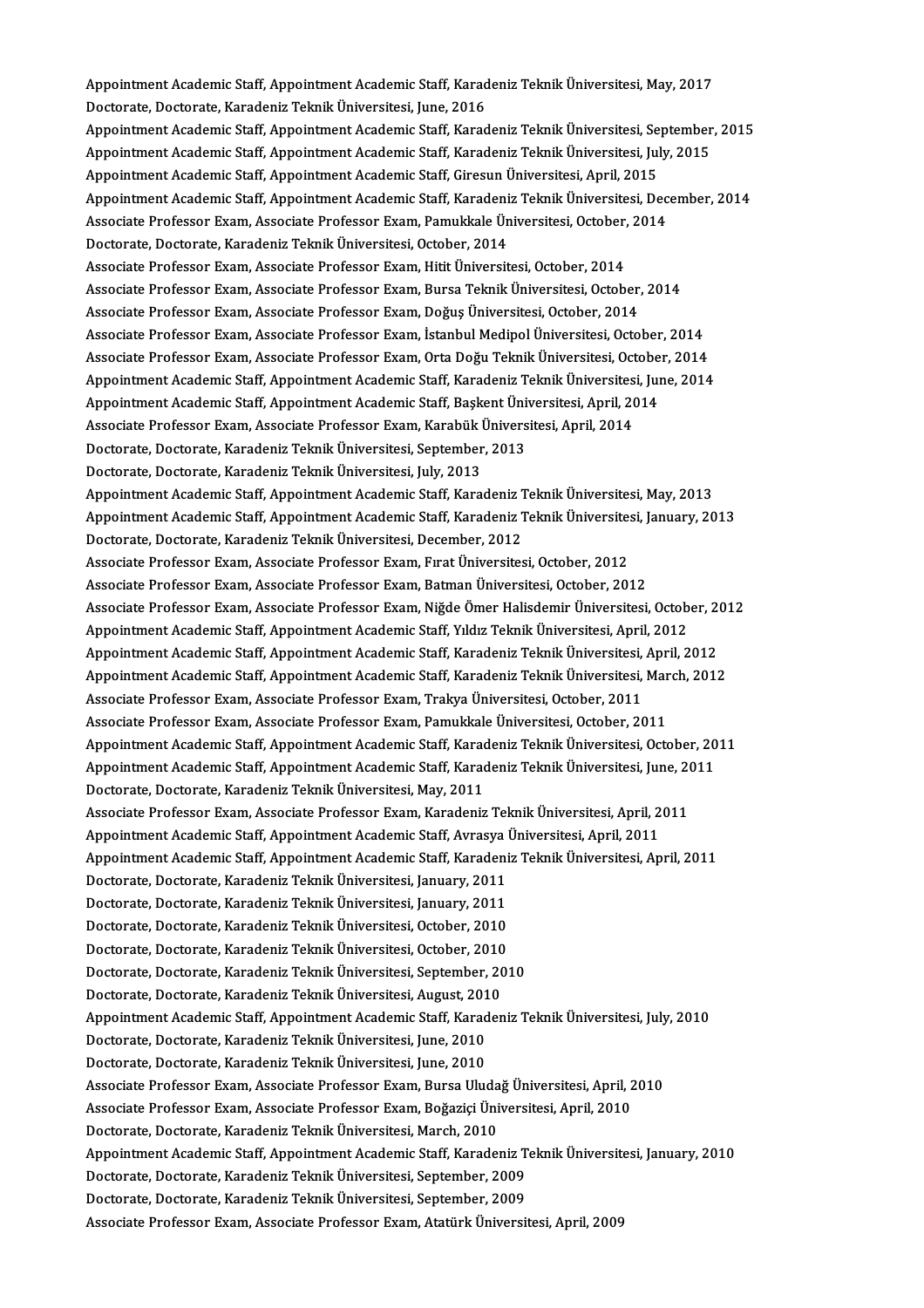Associate Professor Exam, Associate Professor Exam, Bursa Uludağ Üniversitesi, April, 2009<br>Pestarata Destarata Kanadaniz Telmik Üniversitesi Marsh 2009 Associate Professor Exam, Associate Professor Exam, Bursa Uluda<br>Doctorate, Doctorate, Karadeniz Teknik Üniversitesi, March, 2009<br>Doctorate, Doctorate, Karadeniz Telmik Üniversitesi, February, 200 Associate Professor Exam, Associate Professor Exam, Bursa Uludağ Ü<br>Doctorate, Doctorate, Karadeniz Teknik Üniversitesi, March, 2009<br>Doctorate, Doctorate, Karadeniz Teknik Üniversitesi, February, 2009<br>Anneintment Asademie S Doctorate, Doctorate, Karadeniz Teknik Üniversitesi, March, 2009<br>Doctorate, Doctorate, Karadeniz Teknik Üniversitesi, February, 2009<br>Appointment Academic Staff, Appointment Academic Staff, Karadeniz Teknik Üniversitesi, Oc Doctorate, Doctorate, Karadeniz Teknik Üniversitesi, February, 2009<br>Appointment Academic Staff, Appointment Academic Staff, Karadeniz Teknik Üniversitesi, Octobe<br>Appointment Academic Staff, Appointment Academic Staff, Gire Appointment Academic Staff, Appointment Academic Staff, Karadeniz Teknik Üniversitesi, October, 2008<br>Appointment Academic Staff, Appointment Academic Staff, Giresun Üniversitesi, February, 2008<br>Appointment Academic Staff, Appointment Academic Staff, Appointment Academic Staff, Giresun Üniversitesi, February, 2008<br>Appointment Academic Staff, Appointment Academic Staff, Karadeniz Teknik Üniversitesi, January, 2008<br>Appointment Academic Staff, Appointment Academic Staff, Appointment Academic Staff, Karadeniz T<br>Appointment Academic Staff, Appointment Academic Staff, Karadeniz T<br>Doctorate, Doctorate, Karadeniz Teknik Üniversitesi, September, 2007<br>Doctorate, Doctor Appointment Academic Staff, Appointment Academic Staff, Karadeniz<br>Doctorate, Doctorate, Karadeniz Teknik Üniversitesi, September, 2007<br>Doctorate, Doctorate, Karadeniz Teknik Üniversitesi, February, 2007<br>Doctorate, Doctorat Doctorate, Doctorate, Karadeniz Teknik Üniversitesi, September, 2007<br>Doctorate, Doctorate, Karadeniz Teknik Üniversitesi, February, 2007<br>Doctorate, Doctorate, Karadeniz Teknik Üniversitesi, February, 2007<br>Doctorate, Doctor Doctorate, Doctorate, Karadeniz Teknik Üniversitesi, February, 2007<br>Doctorate, Doctorate, Karadeniz Teknik Üniversitesi, February, 2007<br>Doctorate, Doctorate, Karadeniz Teknik Üniversitesi, February, 2007<br>Anneintment Academ Doctorate, Doctorate, Karadeniz Teknik Üniversitesi, February, 2007<br>Appointment Academic Staff, Appointment Academic Staff, Giresun Üniversitesi, December, 2006 Appointment Academic Staff, Appointment Academic Staff, Yozgat Bozok Üniversitesi, December, 2006 Doctorate, Doctorate, Karadeniz Teknik Üniversitesi, May, 2006 Appointment Academic Staff, Appointment Academic Staff, Yozga<br>Doctorate, Doctorate, Karadeniz Teknik Üniversitesi, May, 2006<br>Doctorate, Doctorate, Karadeniz Teknik Üniversitesi, April, 2006<br>Doctorate, Doctorate, Karadeniz Doctorate, Doctorate, Karadeniz Teknik Üniversitesi, May, 2006<br>Doctorate, Doctorate, Karadeniz Teknik Üniversitesi, April, 2006<br>Doctorate, Doctorate, Karadeniz Teknik Üniversitesi, March, 2006<br>Doctorate, Doctorate, Karaden Doctorate, Doctorate, Karadeniz Teknik Üniversitesi, April, 2006<br>Doctorate, Doctorate, Karadeniz Teknik Üniversitesi, March, 2006<br>Doctorate, Doctorate, Karadeniz Teknik Üniversitesi, September, 2005<br>Doctorate, Doctorate, A Doctorate, Doctorate, Karadeniz Teknik Üniversitesi, March, 2<br>Doctorate, Doctorate, Karadeniz Teknik Üniversitesi, September,<br>Doctorate, Doctorate, Atatürk Üniversitesi, September, 2005<br>Doctorate, Doctorate, Karadeniz Telm Doctorate, Doctorate, Karadeniz Teknik Üniversitesi, September, 2<br>Doctorate, Doctorate, Atatürk Üniversitesi, September, 2005<br>Doctorate, Doctorate, Karadeniz Teknik Üniversitesi, March, 2005<br>Doctorate, Doctorate, Karadeniz Doctorate, Doctorate, Atatürk Üniversitesi, September, 2005<br>Doctorate, Doctorate, Karadeniz Teknik Üniversitesi, March, 2005<br>Doctorate, Doctorate, Karadeniz Teknik Üniversitesi, March, 2005<br>Doctorate, Doctorate, Karadeniz Doctorate, Doctorate, Karadeniz Teknik Üniversitesi, March, 2005<br>Doctorate, Doctorate, Karadeniz Teknik Üniversitesi, March, 2005<br>Doctorate, Doctorate, Karadeniz Teknik Üniversitesi, March, 2005<br>Doctorate, Doctorate, Karad Doctorate, Doctorate, Karadeniz Teknik Üniversitesi, March, 2005<br>Doctorate, Doctorate, Karadeniz Teknik Üniversitesi, March, 2005<br>Doctorate, Doctorate, Karadeniz Teknik Üniversitesi, September, 2002

# Doctorate, Doctorate, Karadeniz Teknik Üniversitesi, September, 2002<br>Articles Published in Journals That Entered SCI, SSCI and AHCI Indexes

- rticles Published in Journals That Entered SCI, SSCI and AHCI Indexes<br>I. Coupled effect of thickness optimization and plastic forming history on crashworthiness<br>Performance of thin walled square tube performance in journals that since<br>Coupled effect of thickness optimization<br>performance of thin-walled square tube Coupled effect of the<br>performance of this<br>SOFUOĞLU H., ÇAM S.<br>INTERNATIONAL IOU performance of thin-walled square tube<br>SOFUOĞLU H., ÇAM S.<br>INTERNATIONAL JOURNAL OF ADVANCED MANUFACTURING TECHNOLOGY, vol.117, no.9-10, pp.2935-2948, 2021<br>(Journal Indoved in SCL) SOFUOĞLU H., ÇAM S.<br>INTERNATIONAL JOURN.<br>(Journal Indexed in SCI)<br>Miano Doon Drawobili INTERNATIONAL JOURNAL OF ADVANCED MANUFACTURING TECHNOLOGY, vol.117, no.9-10, pp.2935<br>(Journal Indexed in SCI)<br>II. Micro Deep Drawability of the Superplastic Zn-22Al Alloy at a High Strain Rate and Room<br>Tomporature
- (Journal Indexed in SCI)<br>Micro Deep Drawability of the Su<sub>l</sub><br>Temperature<br>Cetin M. E. . CORA Ö. N. . SOFUOĞLU H. II. Micro Deep Drawability of the Superplastic Zn-22Al Alloy at a High Strain Rate and Room Temperature<br>Cetin M. E. , CORA Ö. N. , SOFUOĞLU H.<br>JOURNAL OF ENGINEERING MATERIALS AND TECHNOLOGY-TRANSACTIONS OF THE ASME, vol.142, no.1, 2020 Cetin M. E. , CORA Ö. N. , S<br>JOURNAL OF ENGINEERI<br>(Journal Indexed in SCI)<br>Effects of fristion mod JOURNAL OF ENGINEERING MATERIALS AND TECHNOLOGY-TRANSACTIONS OF TI<br>(Journal Indexed in SCI)<br>III. Effects of friction models on the compaction behavior of copper powder<br>Cuper E COBA Ö N. SOEUQČLU H
- (Journal Indexed in SCI)<br>Effects of friction models on the<br>Guner F., CORA Ö. N. , SOFUOĞLU H.<br>TRIROLOCY INTERNATIONAL .vol 1 Effects of friction models on the compaction behavior of copper powder<br>Guner F., CORA Ö. N. , SOFUOĞLU H.<br>TRIBOLOGY INTERNATIONAL, vol.122, pp.125-132, 2018 (Journal Indexed in SCI)<br>A statistical annreach to explore coment Guner F., CORA Ö. N. , SOFUOĞLU H.<br>TRIBOLOGY INTERNATIONAL, vol.122, pp.125-132, 2018 (Journal Indexed in SCI)<br>IV. A statistical approach to explore cemented total hip reconstruction performance TRIBOLOGY INTERNATIONAL, vol.122, pp.125-132, 2018 (Journal Indexed in SCI)

## AUSTRALASIAN PHYSICAL & ENGINEERING SCIENCES IN MEDICINE, vol.41, no.1, pp.177-188, 2018 (Journal Indexed in SCI) Cetin M. E., SOFUOĞLU H. AUSTRALASIAN PHYSICAL & ENGINEERING SCIENCES IN MEDICINE, vol.41, no.1, pp.177-188, 2018 (Journal<br>Indexed in SCI)<br>V. Effects of grain size on room temperature deformation behavior of Zn-22Al alloy under uniaxial and<br>hiavia

Indexed in SCI)<br>Effects of grain size on roe<br>biaxial loading conditions<br>CETIN M.E., DEMIPTAS M.SC Effects of grain size on room temperature deformation be<br>biaxial loading conditions<br>CETIN M. E. , DEMIRTAS M., SOFUOĞLU H., CORA Ö. N. , PÜRÇEK G.<br>MATERIAL S SCIENCE AND ENCINEERING A STRUCTURAL MATER biaxial loading conditions<br>CETIN M. E. , DEMIRTAS M., SOFUOĞLU H., CORA Ö. N. , PÜRÇEK G.<br>MATERIALS SCIENCE AND ENGINEERING A-STRUCTURAL MATERIALS PROPERTIES MICROSTRUCTURE AND

CETIN M. E. , DEMIRTAS M., SOFUOĞLU H., CORA Ö. N. , PÜRÇEK<br>MATERIALS SCIENCE AND ENGINEERING A-STRUCTURAL MAT<br>PROCESSING, vol.672, pp.78-87, 2016 (Journal Indexed in SCI)<br>An investigation of sentest interactions in novyla

VI. An investigation of contact interactions in powder compaction process through variable friction PROCESS<br>An inve<br>models<br>Cuner E

Guner F.,SOFUOĞLUH.,CORAÖ.N.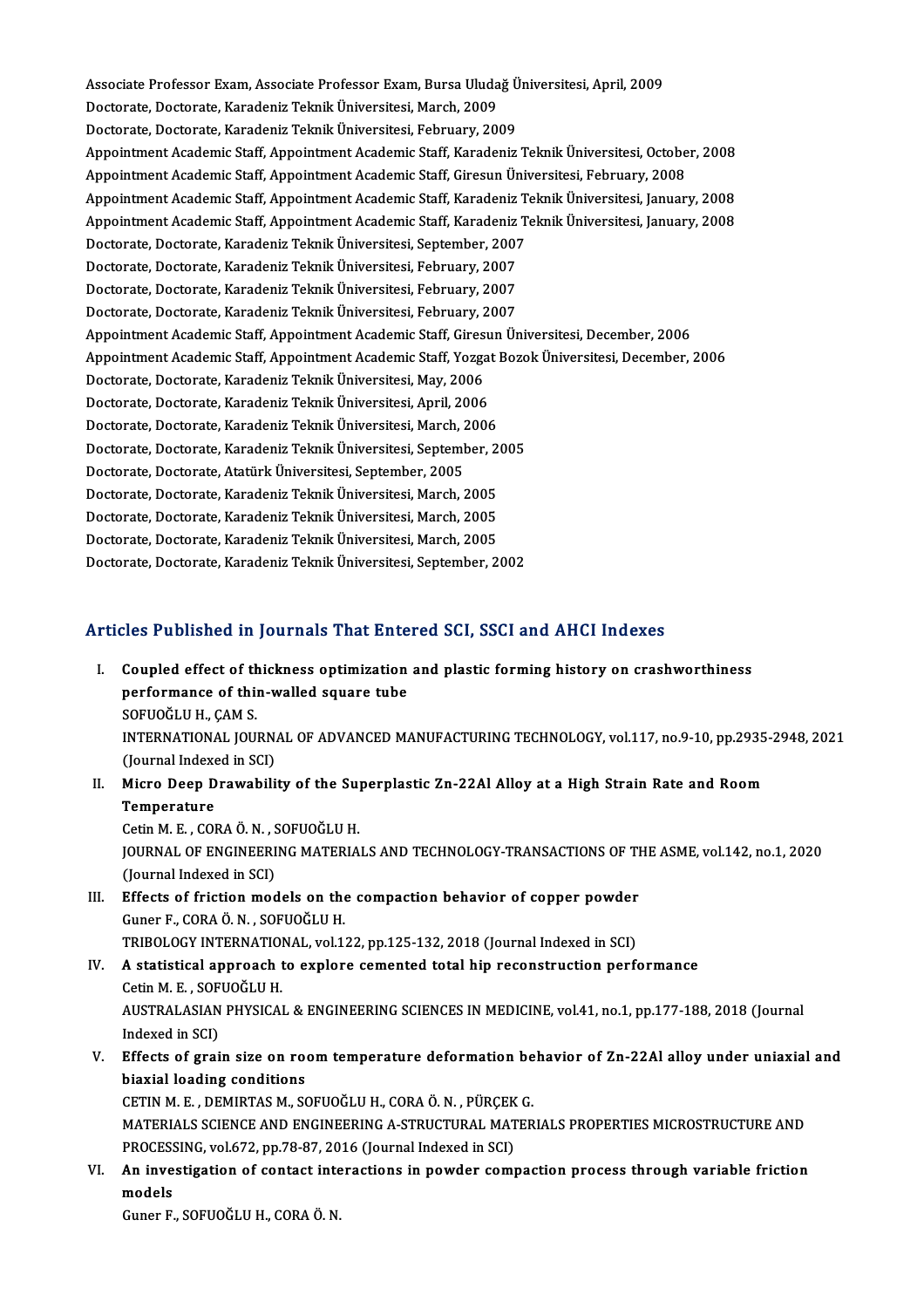TRIBOLOGY INTERNATIONAL, vol.96, pp.1-10, 2016 (Journal Indexed in SCI)<br>An investigation on mochanical foilure of hin joint using finite alame

- VII. An investigation on mechanical failure of hip joint using finite element method SOFUOĞLU H. CETIN M. E. TRIBOLOGY INTERNATION<br>An investigation on meer<br>SOFUOĞLU H., CETIN M. E.<br>BIOMEDICAL ENCINEEPIN An investigation on mechanical failure of hip joint using finite element method<br>SOFUOĞLU H., CETIN M. E.<br>BIOMEDICAL ENGINEERING-BIOMEDIZINISCHE TECHNIK, vol.60, no.6, pp.603-616, 2015 (Journal Indexed in SCI)<br>Numerisel mod
	-
- VIII. Numerical modeling of cold powder compaction using multi particle and continuum media<br>approaches BIOMEDICAL<br>Numerical m<br>approaches<br>Cuper E-COP

Guner F.,CORAÖ.N. ,SOFUOĞLUH.

POWDER TECHNOLOGY, vol.271, pp.238-247, 2015 (Journal Indexed in SCI)

Guner F., CORA Ö. N. , SOFUOĞLU H.<br>POWDER TECHNOLOGY, vol.271, pp.238-247, 2015 (Journal Indexed in SCI)<br>IX. An investigation of tribological behaviors of dynamically loaded non-grooved and micro-grooved<br>iournal bearin POWDER TECHNOI<br>An investigation<br>journal bearings<br>Adatana H. Bunkho An investigation of tribological beh<br>journal bearings<br>Adatepe H., Bıyıklıoğlu A., SOFUOĞLU H.<br>TRIROLOCY INTERNATIONAL .vel 59. pr journal bearings<br>Adatepe H., Bıyıklıoğlu A., SOFUOĞLU H.<br>TRIBOLOGY INTERNATIONAL, vol.58, pp.12-19, 2013 (Journal Indexed in SCI)

X. Die wear in stamping of advanced high strength steels - Investigations on the effects of substrate material and hard-coatings

CORAÖ.N. ,AgcayaziA.,NamikiK.,SOFUOĞLUH.,KocM.

TRIBOLOGY INTERNATIONAL, vol.52, pp.50-60, 2012 (Journal Indexed in SCI)

## CORA Ö. N. , Agcayazi A., Namiki K., SOFUOĞLU H., Koc M.<br>TRIBOLOGY INTERNATIONAL, vol.52, pp.50-60, 2012 (Journal Indexed in SCI)<br>XI. An experimental investigation on frictional behavior of statically loaded micro-groo TRIBOLO<br>An experies<br>bearing bearing<br>Adatepe H., Bıyıklıoğlu A., SOFUOĞLU H. bearing<br>Adatepe H., Bıyıklıoğlu A., SOFUOĞLU H.<br>TRIBOLOGY INTERNATIONAL, vol.44, no.12, pp.1942-1948, 2011 (Journal Indexed in SCI)<br>Finite element analysis of magnetis diek with a bonisantal subsyrfase speck.

TRIBOLOGY INTERNA<br>Finite element analy<br>Ozer A., SOFUOĞLU H.<br>EATICUE & ERACTURI

Adatepe H., Bıyıklıoğlu A., SOFUOĞLU H.<br>TRIBOLOGY INTERNATIONAL, vol.44, no.12, pp.1942-1948, 2011 (Journal Indexed in !<br>XII. Finite element analysis of magnetic disk with a horizontal subsurface crack<br>OFOR A. SOEUOČLU H

Finite element analysis of magnetic disk with a horizontal subsurface crack<br>Ozer A., SOFUOĞLU H.<br>FATIGUE & FRACTURE OF ENGINEERING MATERIALS & STRUCTURES, vol.34, no.10, pp.816-831, 2011 (Journal<br>Indeved in SCD. Ozer A., SOFUOČ<br>FATIGUE & FRA<br>Indexed in SCI)<br>Therme mech FATIGUE & FRACTURE OF ENGINEERING MATERIALS & STRUCTURES, vol.34, no.10, pp.816-831, 2011 (Journal<br>Indexed in SCI)<br>XIII. Thermo-mechanical analysis of the magnetic head-disk interface with a fractal surface description<br>Org

Indexed in SCI)<br><mark>Thermo-mechanical</mark><br>Ozer A., SOFUOĞLU H.<br>WEAR. vol 266. nn 119 Thermo-mechanical analysis of the magnetic head-disk<br>Ozer A., SOFUOĞLU H.<br>WEAR, vol.266, pp.1185-1197, 2009 (Journal Indexed in SCI)<br>Thermomechanical analysis of elastenlastic medium in

## Ozer A., SOFUOĞLU H.<br>WEAR, vol.266, pp.1185-1197, 2009 (Journal Indexed in SCI)<br>XIV. Thermomechanical analysis of elastoplastic medium in sliding contact with fractal surface<br>SOEUOŠLU H. Ozer A WEAR, vol.266, pp.1185-1197, 2009 (Journal Indexed in SCI)<br>Thermomechanical analysis of elastoplastic medium in<br>SOFUOĞLU H., Ozer A. Thermomechanical analysis of elastoplastic medium in sliding contact with f<br>SOFUOĞLU H., Ozer A.<br>TRIBOLOGY INTERNATIONAL, vol.41, no.8, pp.783-796, 2008 (Journal Indexed in SCI)<br>Befined 5 Node Transition Plate Bending Elem

TRIBOLOGY INTERNATIONAL, vol.41, no.8, pp.783-796, 2008 (Journal Indexed in SCI)

XV. Refined 5-Node Transition Plate Bending Element Based On Kirchhoff Plate Theory Refined 5-Node Transition Plate Bending Element Based On Kirc<br>SOFUOĞLU H., GEDİKLİ H.<br>Civil-Comp Proceedings, vol.88, pp.1-11, 2008 (Journal Indexed in AHCI)<br>A rafinad 5 node plate bending element based en Beissner Mind

### XVI. A refined 5-node plate bending element based on Reissner-Mindlin theory Civil-Comp Proceeding<br>A refined 5-node pl<br>Sofuoglu H., Gedikli H.<br>COMMUNICATIONS IN A refined 5-node plate bending element based on Reissner-Mindlin theory<br>Sofuoglu H., Gedikli H.<br>COMMUNICATIONS IN NUMERICAL METHODS IN ENGINEERING, vol.23, no.5, pp.385-403, 2007 (Journal Indexed<br>in SCD Sofuogl<br>COMM<br>in SCI)<br>A tosh

COMMUNICATIONS IN NUMERICAL METHODS IN ENGINEERING, vol.23, no.5, pp.385-403, 2007 (Journal Indexe<br>in SCI)<br>XVII. A technical note on the role of process parameters in predicting flow behavior of plasticine using<br>design of

## in SCI)<br>A technical note on th<br>design of experiment<br>Sefueslu H **A technica<br>design of e<br>Sofuoglu H.<br>JOUPNAL O** design of experiment<br>Sofuoglu H.<br>JOURNAL OF MATERIALS PROCESSING TECHNOLOGY, vol.178, pp.148-153, 2006 (Journal Indexed in SCI)<br>Physical and numerisal analysis of three dimensional extrusion process.

## Sofuoglu H.<br>JOURNAL OF MATERIALS PROCESSING TECHNOLOGY, vol.178, pp.148-153, 2006 (<br>XVIII. Physical and numerical analysis of three dimensional extrusion process<br>Sofuoglu H., Gedikli H. **JOURNAL OF MATERIA<br>Physical and numer<br>Sofuoglu H., Gedikli H.**<br>COMBUTATIONAL MAY Physical and numerical analysis of three dimensional extrusion process<br>Sofuoglu H., Gedikli H.<br>COMPUTATIONAL MATERIALS SCIENCE, vol.31, pp.113-124, 2004 (Journal Indexed in SCI)<br>Effect of surface coating and tin plating on

### Sofuoglu H., Gedikli H.<br>COMPUTATIONAL MATERIALS SCIENCE, vol.31, pp.113-124, 2004 (Journal Indexed in SCI)<br>XIX. Effect of surface coating and tin plating on friction characteristics of P-110 tubing for different<br>thread sem COMPUTATIONAL MA<br>Effect of surface co<br>thread compounds<br>Cuvaki O. Sefuselu H Effect of surface coating an<br>thread compounds<br>Cuvalci O., Sofuoglu H., Ertaş A.<br>TRIBOLOCY INTERNATIONAL thread compounds<br>Cuvalci O., Sofuoglu H., Ertaş A.<br>TRIBOLOGY INTERNATIONAL, vol.36, no.10, pp.757-764, 2003 (Journal Indexed in SCI)

XX. Comments on the article, A new technique used in obtaining true stress-true strain curves for TRIBOLOGY INTERNATIONAL, vol.36, no.10, pp.757-764, 2003 (Journal Indexed in SCI)<br>Comments on the article, A new technique used in obtaining true stress-true strain curves for<br>constant strain-rates - which appeared in the Comments on the<br>constant strain-r<br>Author response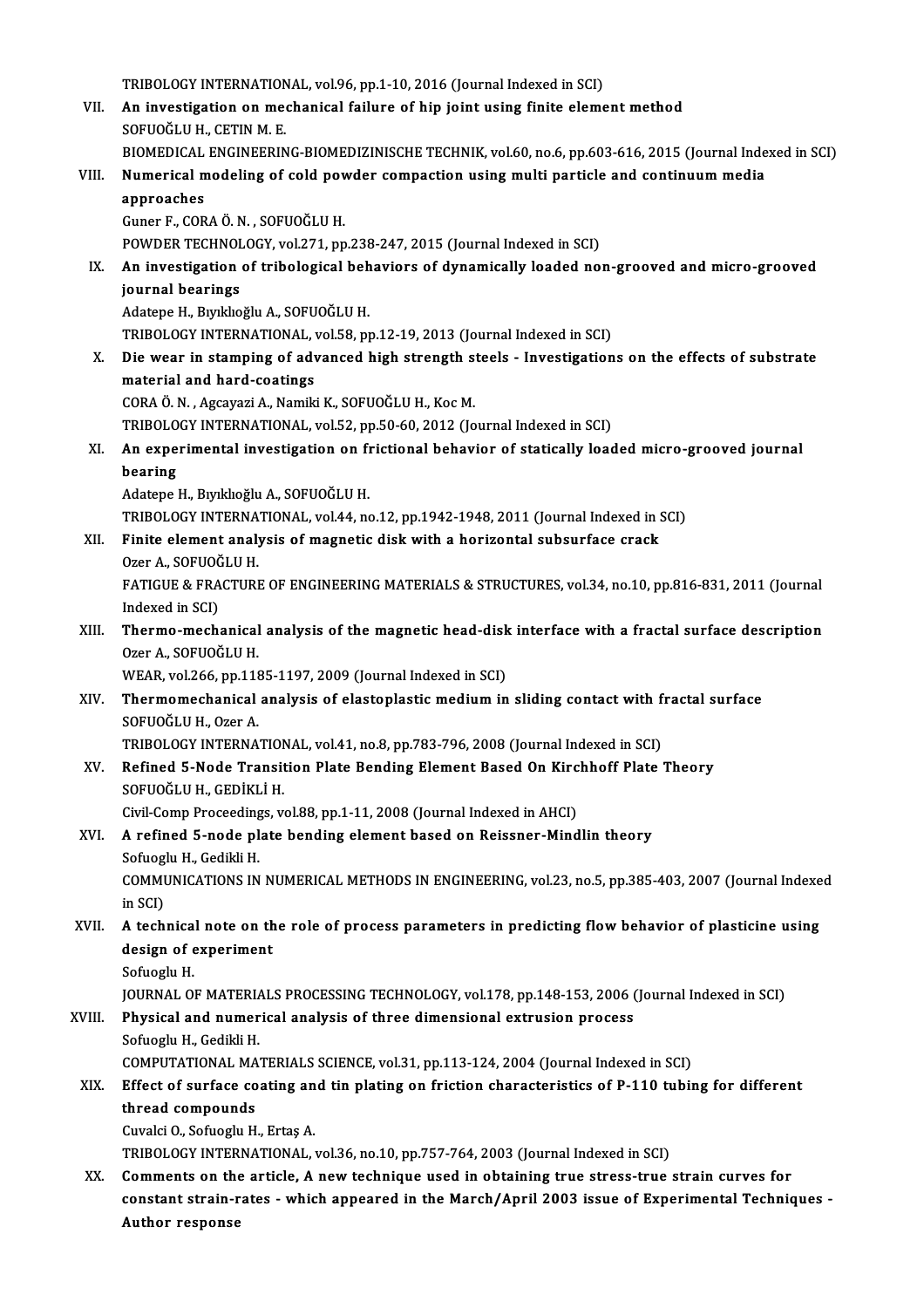SofuogluH. Sofuoglu H.<br>EXPERIMENTAL TECHNIQUES, vol.27, no.5, pp.12, 2003 (Journal Indexed in SCI)<br>A new technique used in obtaining true stress . True strain surves for Sofuoglu H.<br>EXPERIMENTAL TECHNIQUES, vol.27, no.5, pp.12, 2003 (Journal Indexed in SCI)<br>XXI. A new technique used in obtaining true stress - True strain curves for constant strain-rates<br>Sefuogly H EXPERIMEN<br>**A new tech**<br>Sofuoglu H.<br>EXPERIMEN A new technique used in obtaining true stress - True strain curves for con<br>Sofuoglu H.<br>EXPERIMENTAL TECHNIQUES, vol.27, no.2, pp.35-37, 2003 (Journal Indexed in SCI)<br>Determination of friction coofficient encountered in lar Sofuoglu H.<br>EXPERIMENTAL TECHNIQUES, vol.27, no.2, pp.35-37, 2003 (Journal Indexed in SCI)<br>XXII. Determination of friction coefficient encountered in large deformation processes<br>Sofuogly H. Codikli H. EXPERIMENTAL TECHNIQUES, vol.27, no.2, pp.35-37, 2003 (Journal Indexed in SCI)<br>Determination of friction coefficient encountered in large deformation pr<br>Sofuoglu H., Gedikli H.<br>TRIBOLOGY INTERNATIONAL, vol.35, no.1, pp.27-Determination of friction coefficient encountered in large deformation produced in School H., Gedikli H.<br>TRIBOLOGY INTERNATIONAL, vol.35, no.1, pp.27-34, 2002 (Journal Indexed in SCI)<br>Determination of friction coefficient Sofuoglu H., Gedikli H.<br>TRIBOLOGY INTERNATIONAL, vol.35, no.1, pp.27-34, 2002 (Journal Indexed in SCI)<br>XXIII. Determination of friction coefficient by employing the ring compression test<br>Sofuogly H. Codikli H. Bosty J. TRIBOLOGY INTERNATIONAL,<br>Determination of friction c<br>Sofuoglu H., Gedikli H., Rasty J.<br>JOUPNAL OF ENCINEERING M Determination of friction coefficient by employing the ring compression test<br>Sofuoglu H., Gedikli H., Rasty J.<br>JOURNAL OF ENGINEERING MATERIALS AND TECHNOLOGY-TRANSACTIONS OF THE ASME, vol.123, no.3, pp.338-<br>248-2001 (Jour Sofuoglu H., Gedikli H., Rasty J.<br>JOURNAL OF ENGINEERING MATER<br>348, 2001 (Journal Indexed in SCI)<br>Flow behavior of Blastising use JOURNAL OF ENGINEERING MATERIALS AND TECHNOLOGY-TRANSACTIONS OF THE ASME, v<br>348, 2001 (Journal Indexed in SCI)<br>XXIV. Flow behavior of Plasticine used in physical modeling of metal forming processes 348, 2001 (Journal)<br>Flow behavior of<br>Sofuoglu H., Rasty J.<br>TRIBOLOCY INTERN Flow behavior of Plasticine used in physical modeling of metal forming proc<br>Sofuoglu H., Rasty J.<br>TRIBOLOGY INTERNATIONAL, vol.33, no.8, pp.523-529, 2000 (Journal Indexed in SCI)<br>On the measurement of frigtion seefficient Sofuoglu H., Rasty J.<br>TRIBOLOGY INTERNATIONAL, vol.33, no.8, pp.523-529, 2000 (Journal Indexed in SCI)<br>XXV. On the measurement of friction coefficient utilizing the ring compression test<br>Sofuacly H. Basty J. TRIBOLOGY INTERNATIONAL, vol.33, no.8, pp.523-529, 2000 (Journal Indexed in SCI)<br>On the measurement of friction coefficient utilizing the ring compression te:<br>Sofuoglu H., Rasty J.<br>TRIBOLOGY INTERNATIONAL, vol.32, no.6, pp On the measurement of friction coefficient utilizing the ring compression tes<br>Sofuoglu H., Rasty J.<br>TRIBOLOGY INTERNATIONAL, vol.32, no.6, pp.327-335, 1999 (Journal Indexed in SCI)<br>2. DIMENSIONAL, ANALYSIS OF EXTRUSION PRO Sofuoglu H., Rasty J.<br>TRIBOLOGY INTERNATIONAL, vol.32, no.6, pp.327-335, 1999 (Journal Indexed in SCI)<br>XXVI. 3-DIMENSIONAL ANALYSIS OF EXTRUSION PROCESS UTILIZING THE PHYSICAL MODELING<br>TECHNIQUE TECHNIQUE<br>SOFUOGLU H., RASTY J. 3-DIMENSIONAL ANA<br>TECHNIQUE<br>SOFUOGLU H., RASTY J.<br>JOUPNAL OF ENERCY R TECHNIQUE<br>SOFUOGLU H., RASTY J.<br>JOURNAL OF ENERGY RESOURCES TECHNOLOGY-TRANSACTIONS OF THE ASME, vol.115, no.1, pp.32-40, 1993<br>(Journal Indoxed in SCL) SOFUOGLU H., RASTY J.<br>JOURNAL OF ENERGY RE<br>(Journal Indexed in SCI)

# Articles Published in Other Journals

rticles Published in Other Journals<br>I. Experimental and Numerical Investigation of Thickness Distribution in Forming of Superplastic Zn-<br>22.04.0 lloy Experiment<br>22Al Alloy<br>CETIM M.E 22AI Alloy<br>ÇETİN M. E. , DEMİRTAŞ M., PÜRÇEK G., CORA Ö. N. , SOFUOĞLU H. ACADEMIC PERSPECTIVE PROCEDIA, vol.1, no.1, pp.1034-1040, 2018 (Refereed Journals of Other Institutions) CETIN M. E. , DEMIRTAS M., PÜRCEK G., CORA Ö. N. , SOFUOĞLU H.<br>ACADEMIC PERSPECTIVE PROCEDIA, vol.1, no.1, pp.1034-1040, 2018 (Refereed Journals of Other Insti<br>II. Effects of Process Parameters on Copper PowderCompaction P ACADEMIC PERSPECTIVE<br>Effects of Process Para<br>FiniteElement Method Effects of Process Par<br>FiniteElement Method<br>GÜNER F., SOFUOĞLU H.<br>JOB Conference Serice: M FiniteElement Method<br>GÜNER F., SOFUOĞLU H.<br>IOP Conference Series: Materials Science and Engineering, vol.295, 2018 (Refereed Journals of Other Institutions)<br>Mikro IMALAT YÖNTEMİYLE YÜZEY SEKİLLENDİRMENİN DENTAL İMPLANT UYG

GÜNER F., SOFUOĞLU H.<br>IOP Conference Series: Materials Science and Engineering, vol.295, 2018 (Refereed Journals of Other Institutions)<br>III. MİKRO İMALAT YÖNTEMİYLE YÜZEY ŞEKİLLENDİRMENİN DENTAL İMPLANT UYGULAMALARINDA **IOP Conference Series: Materials S<br>MİKRO İMALAT YÖNTEMİYLE<br>OSSEOİNTEGRASYONA ETKİSİ**<br>KÖSE S. CORA Ö. N. SOEUQČI ILH MİKRO İMALAT YÖNTEMİYLE Y<br>OSSEOİNTEGRASYONA ETKİSİ<br>KÖSE S., CORA Ö. N. , SOFUOĞLU H.<br>Sülayman Demirel Üniversitesi Mül

OSSEOİNTEGRASYONA ETKİSİ<br>KÖSE S., CORA Ö. N. , SOFUOĞLU H.<br>Süleyman Demirel Üniversitesi Mühendislik Bilimleri ve Tasarım Dergisi, vol.2, no.3, pp.221-227, 2014 (National<br>Refreed University Journal) KÖSE S., CORA Ö. N. , SOFUO)<br>Süleyman Demirel Üniversit<br>Refreed University Journal)<br>Hasarlı Cana Kamiklarınd Süleyman Demirel Üniversitesi Mühendislik Bilimleri ve Tasarım Dergisi, vol.2, no.3, pp.221-227, 2014<br>Refreed University Journal)<br>IV. Hasarlı Çene Kemiklerinde Abutment Boyunun Dental İmplant Sistemi Üzerindeki Etkileri<br>KÖ

- Refreed University Journal)<br>IV. Hasarlı Çene Kemiklerinde Abutment Boyunun Dental İmplant Sistemi Üzerindeki Etkileri<br>KÖSE S., SOFUOĞLU H. Hasarlı Çene Kemiklerinde Abutment Boyunun Dental İmplant Sistemi Üzerindeki Etkileri<br>KÖSE S., SOFUOĞLU H.<br>SÜLEYMAN DEMİREL ÜNİVERSİTESİ FEN BİLİMLERİ ENSTİTÜSÜ DERGİSİ, vol.18, pp.102-110, 2014 (National<br>Refreed Universit KÖSE S., SOFUOĞLU H.<br>SÜLEYMAN DEMİREL ÜNİVE<br>Refreed University Journal)<br>Alt Cone Komiğindeki Hes SÜLEYMAN DEMİREL ÜNİVERSİTESİ FEN BİLİMLERİ ENSTİTÜSÜ DERGİSİ, vol.18, pp.102-110, 2014 (National<br>Refreed University Journal)<br>V. Alt Çene Kemiğindeki Hasarın Abutment Boyu ve Protez Dolgu Malzemesi Kullanılarak Gideril
- Refreed University Journal)<br>Alt Çene Kemiğindeki Hasarın<br>Mandibula Üzerindeki Etkileri<br>Köses soeuoğlulu Alt Çene Kemiğindel<br>Mandibula Üzerinde<br>KÖSE S., SOFUOĞLU H.<br>Süleyman Demirel Üni

Mandibula Üzerindeki Etkileri<br>KÖSE S., SOFUOĞLU H.<br>Süleyman Demirel Üniversitesi Mühendislik Bilimleri ve Tasarım Dergisi, vol.2, no.3, pp.211-219, 2014 (National KÖSE S., SOFUOĞLU H.<br>Süleyman Demirel Üniversit<br>Refreed University Journal)<br>Noktaaal Vültlama Etkeine Süleyman Demirel Üniversitesi Mühendislik Bilimleri ve Tasarım Dergisi, vol.2, no.3, pp.211-219, 2014 (N<br>Refreed University Journal)<br>VI. Noktasal Yükleme Etksindeki Üç Boyutlu İnsan Kalça Ekleminin Sonlu Elemanlar Yöntemiy

Refreed Univ<br><mark>Noktasal Yü</mark><br>İncelenmesi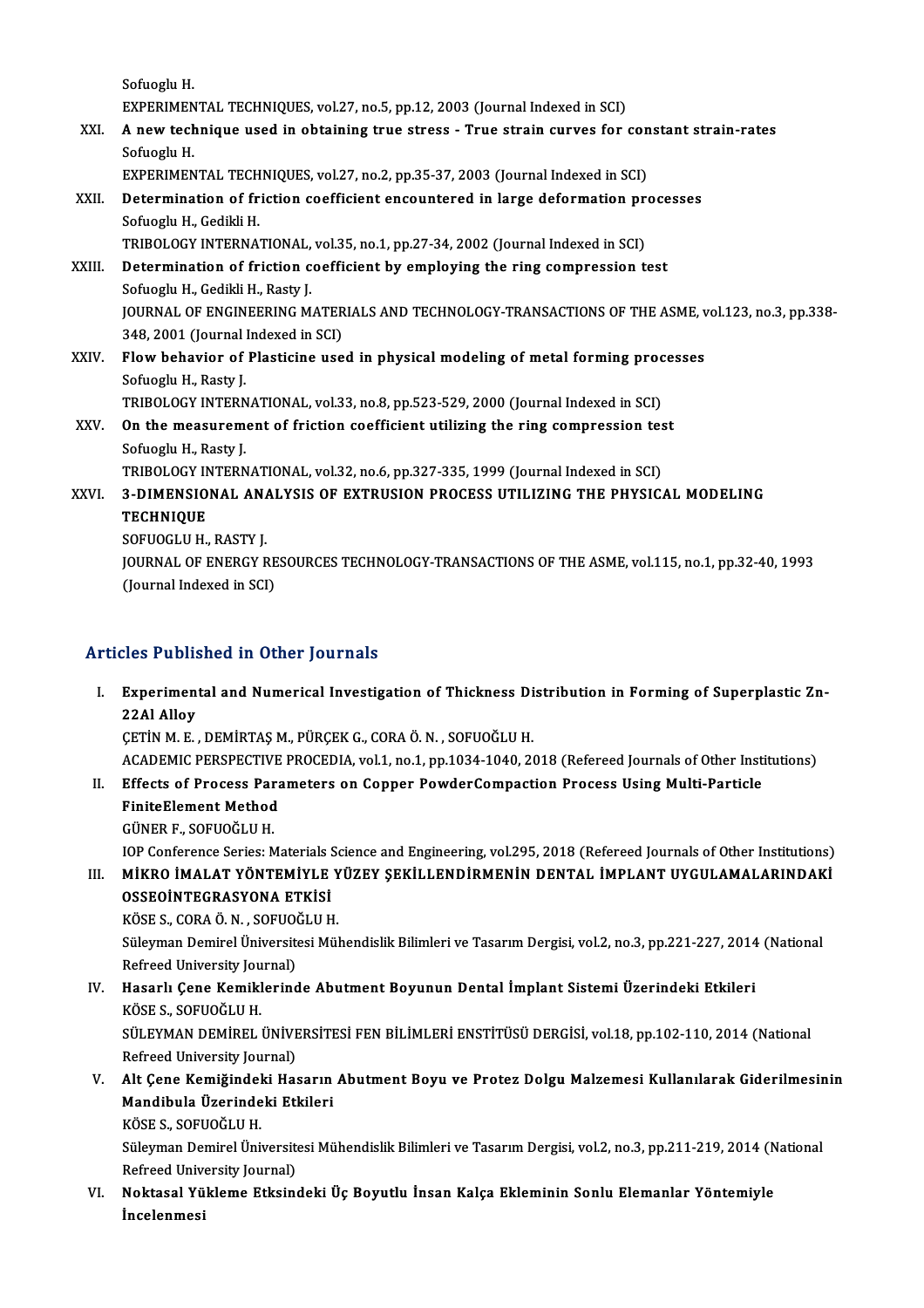ÇETİNM.E. ,SOFUOĞLUH.

ÇETİN M. E. , SOFUOĞLU H.<br>Sakarya Üniversitesi Fen Bilimleri Enstitüsü Dergisi, vol.16, no.3, pp.303-314, 2012 (National Refreed University<br>Journal) ÇETİN M.<br>Sakarya I<br>Journal)<br>Yamlı Yi Sakarya Üniversitesi Fen Bilimleri Enstitüsü Dergisi, vol.16, no.3, pp.303-314, 2012 (National Refreed University<br>Journal)<br>VII. Yayılı Yükleme Etksindeki Üç Boyutlu İnsan Kalça Ekleminin Sonlu Elemanlar Yöntemiyle İnce

## Journal)<br>Yayılı Yükleme Etksinde<br>ÇETİN M. E. , SOFUOĞLU H.<br>Sakarın Üniversitesi Fen Bi Yayılı Yükleme Etksindeki Üç Boyutlu İnsan Kalça Ekleminin Sonlu Elemanlar Yöntemiyle İncelenme<br>ÇETİN M. E. , SOFUOĞLU H.<br>Sakarya Üniversitesi Fen Bilimleri Enstitüsü Dergisi, vol.16, no.3, pp.377-387, 2012 (National Refre

ÇETİN M. E. , SOFUOĞLU H.<br>Sakarya Üniversitesi Fen Bilimleri Enstitüsü Dergisi, vol.16, no.3, pp.377-387, 2012 (National Refreed University<br>Journal) Sakarya Üniversitesi Fen Bilimleri Enstitüsü Dergisi, vol.16, no.3, |<br>Journal)<br>VIII. Refined non-conforming five-node thin flat shell element<br>SOEUOČI II.H. CEDİKLİ H

- Journal)<br><mark>Refined non-conformin</mark><br>SOFUOĞLU H., GEDİKLİ H.<br>International Journal of Er Refined non-conforming five-node thin flat shell element<br>SOFUOĞLU H., GEDİKLİ H.<br>International Journal of Engineering and Applied Sciences, vol.1, no.2, pp.16-32, 2009 (National Refreed University<br>Journal) SOFUOĞI<br>Internati<br>Journal)<br>Sobit ve
- International Journal of Engineering and Applied Sciences, vol.1, no.2, pp.16-32, 2009 (National Refreed I<br>Journal)<br>IX. Sabit ve Dinamik Yük Altında Çalışan Boru Bağlantılarındaki Sürtünme Katsayısının Değişimi<br>SOEUQČI II Journal)<br>IX. Sabit ve Dinamik Yük Altında Çalışan Boru Bağlantılarındaki Sürtünme Katsayısının Değişimi<br>SOFUOĞLU H., ÇUVALCI O. Sabit ve Dinamik Yük Altında Çalışan Boru Bağlantılarındaki Sürtünme Katsayısının Değişimi<br>SOFUOĞLU H., ÇUVALCI O.<br>TÜBİTAK-Türk Mühendislik ve Çevre Bilimleri Dergisi, vol.22, pp.269-277, 1998 (Other Refereed National<br>Jour

SOFUOĞL<br>TÜBİTAK-<br>Journals)

# Journals)<br>Refereed Congress / Symposium Publications in Proceedings

efereed Congress / Symposium Publications in Proceedings<br>I. Sonlu Elemanlar Yöntemi Kullanılarak Yeni Bir TME Protezi Tasarımı: Modüler Pimli Hibrit Protez<br>Köse S. SOFUQČULH 1994 Songress<br>Sonlu Elemanlar Yö<br>Köse S., SOFUOĞLU H.<br>Hluclarares: Dis Heltin Sonlu Elemanlar Yöntemi Kullanılarak Yeni Bir TME Protezi Tasarımı: Modüle<br>Köse S., SOFUOĞLU H.<br>Uluslararası Diş Hekimliği ve Sağlık Kongresi-IDU-DENT 2020, 28 - 29 November 2020<br>FARKLI DOĞRULTILLARDA DARRE YÜKLERİ ETKİSİN

Köse S., SOFUOĞLU H.<br>Uluslararası Diş Hekimliği ve Sağlık Kongresi-IDU-DENT 2020, 28 - 29 November 2020<br>II. FARKLI DOĞRULTULARDA DARBE YÜKLERİ ETKİSİNDEKİ İNSAN KAFA-BEYİN YAPISININ ÜÇ<br>ROYUTU U SONU U ELEMANLAR ANALİZİ Uluslararası Diş Hekimliği ve Sağlık Kongresi<br>FARKLI DOĞRULTULARDA DARBE YÜKI<br>BOYUTLU SONLU ELEMANLAR ANALİZİ<br>EPSOV U. SOEUQĞULU FARKLI DOĞRULTUL*I*<br>BOYUTLU SONLU ELE<br>ERSOY U., SOFUOĞLU H.<br>21. III USAL MEKANİK K BOYUTLU SONLU ELEMANLAR ANALİZİ<br>ERSOY U., SOFUOĞLU H.<br>21. ULUSAL MEKANİK KONGRESİ, Niğde, Turkey, 2 - 06 September 2019<br>Evnonimantal and numanisal investisation of thiskness distributi

## ERSOY U., SOFUOĞLU H.<br>21. ULUSAL MEKANİK KONGRESİ, Niğde, Turkey, 2 - 06 September 2019<br>III. Experimantal and numerical investigation of thickness distribution in forming of superplastic Zn-<br>22Al allay 21. ULUSAL<br>Experiman<br>22Al alloy<br>CETIN M.E Experimantal and numerical investigation of thickness dis<br>22Al alloy<br>ÇETİN M. E. , DEMİRTAŞ M., PÜRÇEK G., CORA Ö. N. , SOFUOĞLU H.<br>6th international semnesium en inneyatiye technologies in engine 22Al alloy<br>ÇETİN M. E. , DEMİRTAŞ M., PÜRÇEK G., CORA Ö. N. , SOFUOĞLU H.<br>6th international semposium on innovative technologies in engineering and science, 9 - 11 November 2018<br>Eunonimental and Numenical Investigation of

## CETIN M. E. , DEMIRTAŞ M., PÜRÇEK G., CORA Ö. N. , SOFUOĞLU H.<br>6th international semposium on innovative technologies in engineering and science, 9 - 11 November 2018<br>IV. Experimental and Numerical Investigation of Thickne 6th internati<br>Experimen<br>22Al Alloy<br>CETIN M.E Experimental and Numerical Investigation of Thickness Di<br>22Al Alloy<br>ÇETİN M. E. , DEMİRTAŞ M., PÜRÇEK G., CORA Ö. N. , SOFUOĞLU H.<br>6th International Sumposium on Innevative Technologies in Engin

6th International Symposium on Innovative Technologies in Engineering and Science (ISITES2018), Antalya, CETIN M. E. , DEMIRTAŞ M., PÜRÇEK G., CORA C<br>6th International Symposium on Innovative Te<br>Turkey, 9 - 11 November 2018, pp.1034-1040<br>7n 2241 Alesumunn Milre, Denin Geltilebili Turkey, 9 - 11 November 2018, pp.1034-1040

## V. Zn-22Al Alaşımının Mikro Derin Çekilebilirliğine Zımba Hızının Etkisinin İncelenmesi<br>ÇETİN M. E., CORA Ö. N., SOFUOĞLU H.

1 st International Symposium on Light Alloys and Composite Materials (ISLAC'18), Karabük, Turkey, 22 - 24 March CETIN M. E., CORA<br>1 st International S<br>2018, pp.465-466<br>Effects of Brosse 1 st International Symposium on Light Alloys and Composite Materials (ISLAC'18), Karabük, Turkey, 22 - 24 M.<br>2018, pp.465-466<br>VI. Effects of Process Parameters on Copper Powder Compaction Process Using Multi-Particle Finit

## 2018, pp.465-466<br>Effects of Proces<br>Element Method Effects of Process<br>Element Method<br>Guner F., Sofuoglu H.<br><sup>Oth International Con</sup> Element Method<br>Guner F., Sofuoglu H.<br>9th International Conference on Tribology (Balkantrib), Turkey, 13 - 15 September 2017, vol.295<br>Effect of Crein Sige on Microbardness of Superplestic 7n 22Al

Guner F., Sofuoglu H.<br>9th International Conference on Tribology (Balkantrib), Turkey, 13 - 1!<br>VII. Effect of Grain Size on Microhardness of Superplastic Zn-22Al<br>CETIN M.E. DEMIPTAS M. SOFUOČLU H. CORA Ö.N. DÜRCEK C 9th International Conference on Tribology (Balkantrib), Turkey, 1<br>Effect of Grain Size on Microhardness of Superplastic Zn-3<br>ÇETİN M. E. , DEMİRTAŞ M., SOFUOĞLU H., CORA Ö. N. , PÜRÇEK G.<br>International Conference on Engine Effect of Grain Size on Microhardness of Superplastic Zn-22Al<br>CETIN M. E., DEMIRTAŞ M., SOFUOĞLU H., CORA Ö. N., PÜRÇEK G.<br>International Conference on Engineering Technologies, 7 - 09 December 2017

### VIII. EFFECT OF GRAIN SIZE ON MICROHARDNESS OF SUPERPLASTIC ZN22AL ALLOY International Conference on Engineering Technologies, 7 - 09 Dec<br>EFFECT OF GRAIN SIZE ON MICROHARDNESS OF SUPERPL<br>ÇETİN M. E. , DEMİRTAŞ M., SOFUOĞLU H., CORA Ö. N. , PÜRÇEK G.<br>International Conference on Engineering Techn EFFECT OF GRAIN SIZE ON MICROHARDNESS OF SUPERPLASTIC ZN22AL ALLOY<br>ÇETİN M. E. , DEMİRTAŞ M., SOFUOĞLU H., CORA Ö. N. , PÜRÇEK G.<br>International Conference on Engineering Technologies (ICENTE'17), Konya, Turkey, 07 December **CETIN M. E. , DEMIRT<br>International Confere<br>January 2018, pp.65<br>EEEECT OF CRAIN** International Conference on Engineering Technologies (ICENTE'17), Konya, Turkey, 07 De<br>January 2018, pp.65<br>IX. EFFECT OF GRAIN SIZE ON MICROHARDNESS OF SUPERPLASTIC ZN22AL ALLOY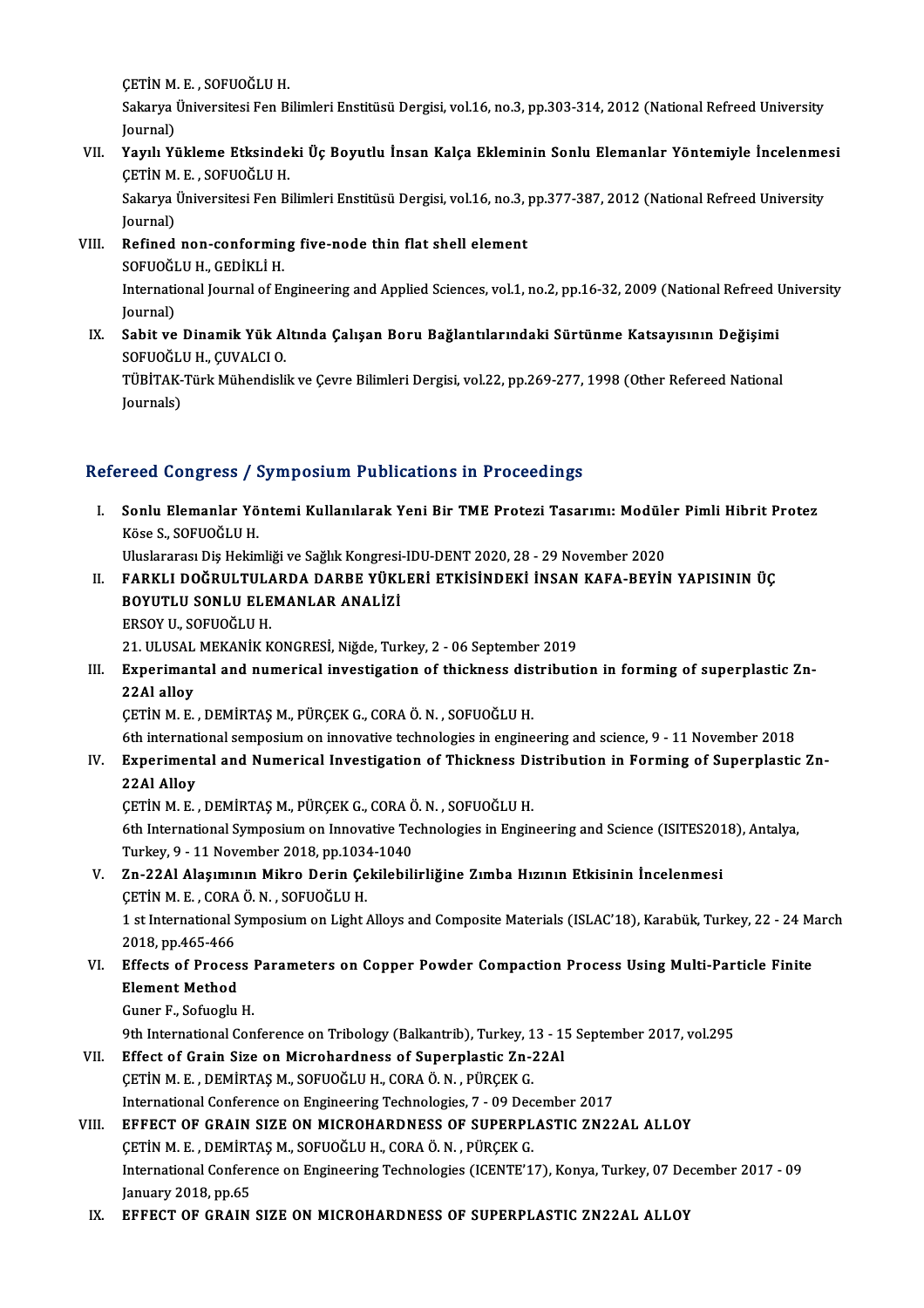ÇETİNM.E. ,DEMİRTAŞM.,SOFUOĞLUH.,CORAÖ.N. ,PÜRÇEKG. ÇETİN M. E. , DEMİRTAŞ M., SOFUOĞLU H., CORA Ö. N. , PÜRÇEK G.<br>International Conference on Engineering Technologies (ICENTE'17), Konya, Turkey, 07 December 2017 - 09<br>January 2018, np.65 CETIN M. E. , DEMIRT<br>International Confere<br>January 2018, pp.65<br>Eunorimentel invec International Conference on Engineering Technologies (ICENTE'17), Konya, Turkey, (<br>January 2018, pp.65<br>X. Experimental investigations on particle erosion behavior of AA 6061 alloy<br>ACAR D. MERIC D. BUDUR A J. CÜMBÜK B. SOEU January 2018, pp.65<br>Experimental investigations on particle erosion behavior of AA 6061 allo<br>ACAR D., MERİÇ D., BUDUR A. İ. , GÜMRÜK R., SOFUOĞLU H., GEDİKLİ H., CORA Ö. N.<br>9th Anakara International Aeronase Conferense Ank ACAR D., MERİÇ D., BUDUR A. İ. , GÜMRÜK R., SOFUOĞLU H., GEDİKLİ H., CORA Ö. N.<br>9th Anakara International Aeropace Conference, Ankara, Turkey, 20 - 22 September 2017, pp.1-10 ACAR D., MERİÇ D., BUDUR A. İ., GÜMRÜK R., SOFUOĞLU H., GEDİKLİ H., CO<br>9th Anakara International Aeropace Conference, Ankara, Turkey, 20 - 22 Se<br>XI. AA 6013 Alaşımının Halka Basma Testi ve Sonlu Elemanlar Analizi<br>CAM S. SO 9th Anakara International Aeropa<br>AA 6013 Alaşımının Halka Bas<br>ÇAM S., SOFUOĞLU H., CORA Ö. N.<br>20 ULUSAL MEKANİK KONCBESİ AA 6013 Alaşımının Halka Basma Testi ve Sonlu Elemanlar Analizi<br>ÇAM S., SOFUOĞLU H., CORA Ö. N.<br>20. ULUSAL MEKANİK KONGRESİ, Bursa, Turkey, 5 - 09 September 2017, pp.427-435<br>Halikantar Pali Asınma Kalkanında Maydana Calan ÇAM S., SOFUOĞLU H., CORA Ö. N.<br>20. ULUSAL MEKANİK KONGRESİ, Bursa, Turkey, 5 - 09 September 2017, pp.427-435<br>XII. Helikopter Pali Aşınma Kalkanında Meydana Gelen Katı Parçacık Erozyonunun İncelenmesi İçin Bir<br>Test Dür 20. ULUSAL MEKANİK KONGRESİ, Bur<br>Helikopter Pali Aşınma Kalkanınd<br>Test Düzeneği Tasarım ve İmalatı<br>Acar D. Maria D. Sofuağlu H. Gümrük Helikopter Pali Aşınma Kalkanında Meydana Gelen Katı<br>Test Düzeneği Tasarım ve İmalatı<br>Acar D., Meriç D., Sofuoğlu H., Gümrük R., Cora Ö. N. , Gedikli H.<br>VL III USAL HAVACU IK VE UZAY KONEERANSL Kosseli Turker Test Düzeneği Tasarım ve İmalatı<br>Acar D., Meriç D., Sofuoğlu H., Gümrük R., Cora Ö. N. , Gedikli H.<br>VI. ULUSAL HAVACILIK VE UZAY KONFERANSI, Kocaeli, Turkey, 28 - 30 October 2016 Acar D., Meriç D., Sofuoğlu H., Gümrük R., Cora Ö. N. , Gedikli H.<br>VI. ULUSAL HAVACILIK VE UZAY KONFERANSI, Kocaeli, Turkey, 28 - 30 October 2016<br>XIII. Helikopter Palinin Aşınma Kalkanında Meydana Gelen Katı Parçacık E VI. ULUSAL HAVACILIK VE UZAY KONFERA<br>Helikopter Palinin Aşınma Kalkanında<br>Bir Test Düzeneği Tasarımı ve İmalatı<br>ACAR D. MERİC D. SOEUQČLU H. CÜMBÜR Helikopter Palinin Aşınma Kalkanında Meydana Gelen Katı Par<br>Bir Test Düzeneği Tasarımı ve İmalatı<br>ACAR D., MERİÇ D., SOFUOĞLU H., GÜMRÜK R., CORA Ö. N. , GEDİKLİ H.<br>VI Ulusal Havasılık ve Uzav Kansresi 2016 Kasasli Turkav Bir Test Düzeneği Tasarımı ve İmalatı<br>ACAR D., MERİÇ D., SOFUOĞLU H., GÜMRÜK R., CORA Ö. N. , GEDİKLİ H.<br>VI. Ulusal Havacılık ve Uzay Kongresi 2016, Kocaeli, Turkey, 28 - 30 September 2016, pp.1082-1094 ACAR D., MERİÇ D., SOFUOĞLU H., GÜMRÜK R., CORA Ö. N. , GEDİKLİ H.<br>VI. Ulusal Havacılık ve Uzay Kongresi 2016, Kocaeli, Turkey, 28 - 30 September 2016, pp.1082-1094<br>XIV. Helikopter Palinin Aşınma Kalkanında Meydana Gel VI. Ulusal Havacılık ve Uzay Kongre<br>Helikopter Palinin Aşınma Kall<br>Bir Test Düzeneği ve Tasarımı<br>ACAR D. MERİC D. SOEUQČI II H Helikopter Palinin Aşınma Kalkanında Meydana Gelen Katı Par<br>Bir Test Düzeneği ve Tasarımı<br>ACAR D., MERİÇ D., SOFUOĞLU H., GÜMRÜK R., CORA Ö. N. , GEDİKLİ H.<br>Ulusal Havasılık ve Uzay Kanstası 2016, Kasasli Turkay 29, 20 San Bir Test Düzeneği ve Tasarımı<br>ACAR D., MERİÇ D., SOFUOĞLU H., GÜMRÜK R., CORA Ö. N. , GEDİKLİ H.<br>Ulusal Havacılık ve Uzay Kongresi 2016, Kocaeli, Turkey, 28 - 30 September 2016, pp.1082-1094<br>Numerical Investigation of Coef ACAR D., MERİÇ D., SOFUOĞLU H., GÜMRÜK R., CORA Ö. N. , GEDİKLİ H.<br>Ulusal Havacılık ve Uzay Kongresi 2016, Kocaeli, Turkey, 28 - 30 September 2016, pp.1082-1094<br>XV. Numerical Investigation of Coefficient of Friction in Ulusal<br><mark>Nume</mark><br>Scale<br>Cünel Numerical Investigation of Coefi<br>Scale<br>GÜNER F., SOFUOĞLU H., CORA Ö. N.<br><sup>7th International Conference on Me</sup> Scale<br>GÜNER F., SOFUOĞLU H., CORA Ö. N.<br>7th International Conference on Mechanical and Aerospace Engineering (ICMAE), London, Canada, 18 - 20 July<br>2016, pp.127-131 GÜNER F., SOFUOĞLU H., CORA Ö. N. 7th International Conference on Mechanical and Aerospace Engineering (ICMAE), London, Canada, 18 - 20 July<br>2016, pp.127-131<br>XVI. İstatiksel Tasarım Yöntemi Kullanılarak İnsan Kalça Ekleminin Mekanik Davranışının Belirlenme 2016, pp.127-131<br>İstatiksel Tasarım Yönte<br>ÇETİN M. E. , SOFUOĞLU H.<br>19. Ulusel Mekanik Kongres İstatiksel Tasarım Yöntemi Kullanılarak İnsan Kalça Ekleminin Mekanik<br>ÇETİN M. E. , SOFUOĞLU H.<br>19. Ulusal Mekanik Kongresi, Trabzon, Turkey, 24 - 28 August 2015, pp.323-333<br>Sünerplestik Zn. 2241 Alesumude Ultre İnse Tene ÇETİN M. E. , SOFUOĞLU H.<br>19. Ulusal Mekanik Kongresi, Trabzon, Turkey, 24 - 28 August 2015, pp.323-333<br>XVII. Süperplastik Zn-22Al Alaşımında Ultra İnce Tane Oluşumunun Oda Sıcaklığındaki<br>Sekillendirilebilirliğe Etkisi 19. Ulusal Mekanik Kongresi, Trabzon, Turkey, 24 - 28 August 2015, pp.323-333<br>Süperplastik Zn-22Al Alaşımında Ultra İnce Tane Oluşumunun Oda Sıcı<br>Şekillendirilebilirliğe Etkisinin Deneysel ve Teorik Olarak İncelenmesi<br>CETİ ÇETİNM.E. ,DEMİRTAŞM.,SOFUOĞLUH.,CORAÖ.N. ,PÜRÇEKG. 19. Ulusal Mekanik Kongresi, Trabzon, Turkey, 24 - 28 August 2015, pp.3 CETİN M. E. , DEMİRTAŞ M., SOFUOĞLU H., CORA Ö. N. , PÜRÇEK G.<br>19. Ulusal Mekanik Kongresi, Trabzon, Turkey, 24 - 28 August 2015, pp.3<br>XVIII. Mikro İmalat Yöntemiyle Yüzey Şekilendirmenin Dental İmplant Uygulamalarında Osseointegrasyona Etkisi<br>KÖSE S. CORA Ö. N. . SOFUOĞLU H. Mikro İmalat Yöntemiyle Yüzey<br>Osseointegrasyona Etkisi<br>KÖSE S., CORA Ö. N. , SOFUOĞLU H.<br>VII Husal Biyamakanik Kangrasi I VII. Ulusal Biyomekanik Kongresi, Isparta, Turkey, 16 - 18 October 2014, pp.221-227 KÖSE S., CORA Ö. N. , SOFUOĞLU H.<br>VII. Ulusal Biyomekanik Kongresi, Isparta, Turkey, 16 - 18 October 2014, pp.221-227<br>XIX. Mikro İmalat Yöntemiyle Yüzey Şekilendirmenin Dental İmplant Uygulamalarındaki Oseointegrasyona VII. Ul<mark><br>Mikro</mark><br>Etkisi<br><sub>K</sub>öse s Mikro İmalat Yöntemiyle Yüzey<br>Etkisi<br>KÖSE S., CORA Ö. N. , SOFUOĞLU H.<br>VII. Illusal Biyamakanik Kangresi I Etkisi<br>KÖSE S., CORA Ö. N. , SOFUOĞLU H.<br>VII. Ulusal Biyomekanik Kongresi, Isparta, Turkey, 16 - 18 October 2014, pp.221-227<br>Mikre Derin Cekme İslaminde Numune Boyut Etkişinin Sanlu Elemanlar Yö. KÖSE S., CORA Ö. N. , SOFUOĞLU H.<br>VII. Ulusal Biyomekanik Kongresi, Isparta, Turkey, 16 - 18 October 2014, pp.221-227<br>XX. Mikro Derin Çekme İşleminde Numune Boyut Etkisinin Sonlu Elemanlar Yöntemiyle İncelenmesi<br>CETİN VII. Ulusal Biyomekanik Kongresi, Ispar<br>Mikro Derin Çekme İşleminde Num<br>ÇETİN M. E. , CORA Ö. N. , SOFUOĞLU H.<br>18 Hlusal Makanik Kongresi Manisa Tı Mikro Derin Çekme İşleminde Numune Boyut Etkisinin Sonlu Elemanla<br>ÇETİN M. E. , CORA Ö. N. , SOFUOĞLU H.<br>18. Ulusal Mekanik Kongresi, Manisa, Turkey, 26 - 30 August 2014, pp.176-185<br>Metal Tegu, Proslama Prosesinde Malgama ÇETİN M. E. , CORA Ö. N. , SOFUOĞLU H.<br>18. Ulusal Mekanik Kongresi, Manisa, Turkey, 26 - 30 August 2014, pp.176-185<br>XXI. Metal Tozu Presleme Prosesinde Malzeme Modeli ve Sürtünme Etkisinin Sonlu Elemanlar Yöntemi ile<br>A 18. Ulusal Mekanik Kongresi, Manisa, Turkey, 26 - 30 August 2014, pp.176-185 Güner F.,CORAÖ.N. ,SOFUOĞLUH. Analizi<br>Güner F., CORA Ö. N. , SOFUOĞLU H.<br>Seventh International Powder Metalurgy Conference and Exhibiton, Ankara, Turkey, 26 - 28 June 2014, pp.1-10<br>Disensta Flament Modeling of Spherisel Connor Bourder Compostion Proses Güner F., CORA Ö. N. , SOFUOĞLU H.<br>Seventh International Powder Metalurgy Conference and Exhibiton, Ankara, Turkey, 26<br>XXII. Discrete Element Modeling of Spherical Copper Powder Compaction Process Seventh International Powder Metal<br>Discrete Element Modeling of S<br>Güner F., CORA Ö. N. , SOFUOĞLU H.<br>International Borous and Bouder M Discrete Element Modeling of Spherical Copper Powder Compaction Process<br>Güner F., CORA Ö. N. , SOFUOĞLU H.<br>International Porous and Powder Materials Symposium and Exhibition, İzmir, Turkey, 3 - 06 September 2013,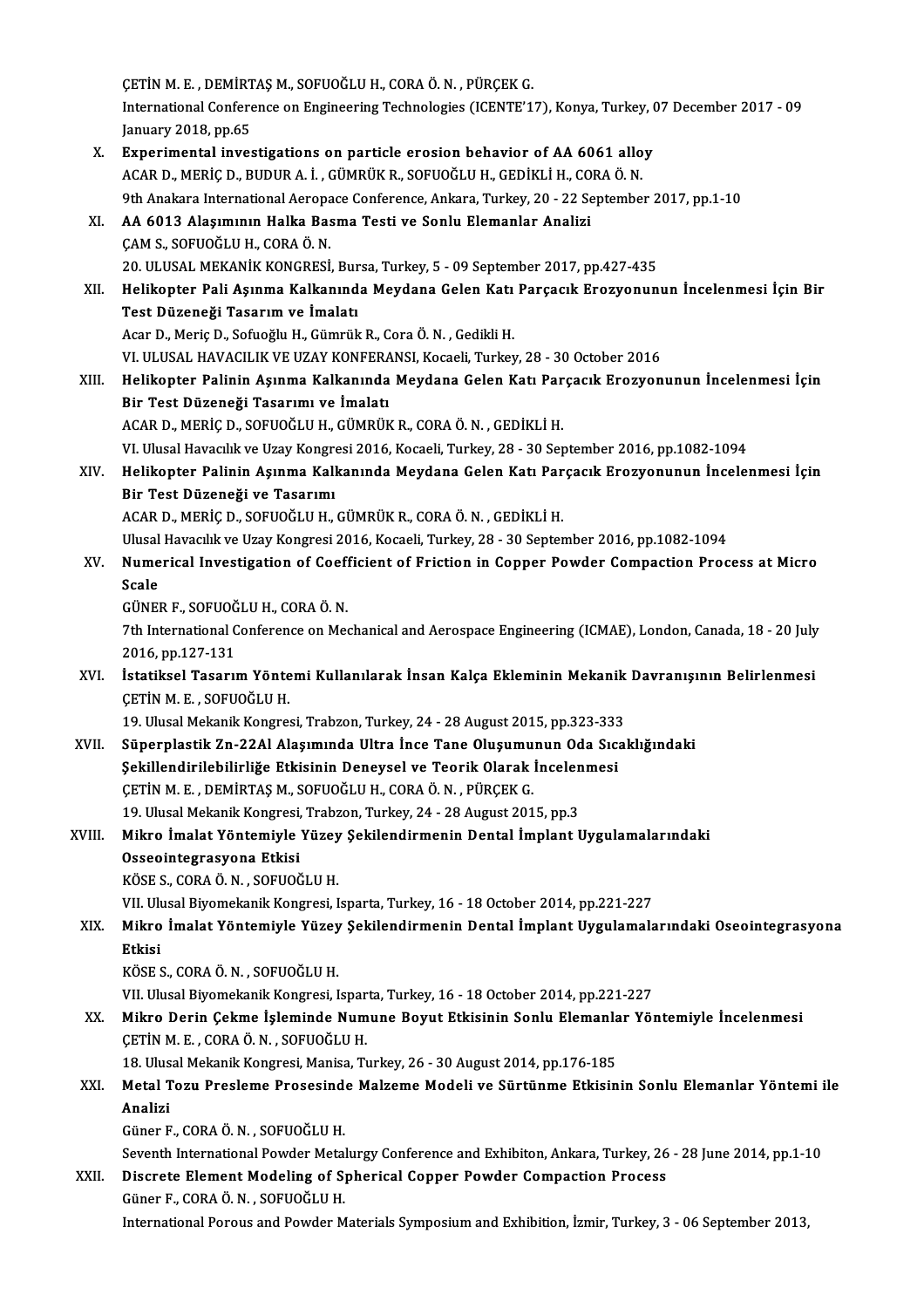|              | pp 1-10                                                                                                                                                     |
|--------------|-------------------------------------------------------------------------------------------------------------------------------------------------------------|
| XXIII.       | Mikro Derin Çekme İşleminde Numune Boyut Etkisinin Sonlu Elemanlar Yöntemiyle İncelenmesi                                                                   |
|              | ÇETİN M. E., CORA Ö. N., SOFUOĞLU H.                                                                                                                        |
|              | 18. Ulusal Mekanik Kongresi, Manisa, Turkey, 26 - 30 August 2013, pp.176-185                                                                                |
| XXIV.        | Soğuk Toz Presleme Prosesinin Ayrık Sonlu Eleman Analizi                                                                                                    |
|              | Güner F., CORA Ö. N., SOFUOĞLU H.                                                                                                                           |
| XXV.         | MSC Software Türkiye konferansı, İstanbul, Turkey, 27 - 28 May 2013, pp.1-10                                                                                |
|              | Noktasal Yükleme Etkisindeki İnsan Kalça Ekleminin Sonlu Elemanlar Yöntemiyle İncelenmesi<br>ÇETİN M. E., SOFUOĞLU H.                                       |
|              | Uluslar arası Katılımlı 6. Biyomekanik Kongresi, Sakarya, Turkey, 27 - 29 September 2012, pp.1-10                                                           |
| XXVI.        | Yayılı Yükleme Etkisindeki İnsan Kalça Ekleminin Sonlu Elemanlar Yöntemiyle İncelenmesi                                                                     |
|              | ÇETİN M. E., SOFUOĞLU H.                                                                                                                                    |
|              | Uluslar arası Katılımlı 6. Biyomekanik Kongresi, Sakarya, Turkey, 27 - 29 September 2012, pp.1-10                                                           |
| XXVII.       | İnsan Kafasının Sabit Statik Frontal Yük Etkisindeki Davranışının 3 Boyutlu Sonlu Elemanlar Analizi                                                         |
|              | Ersoy U, SOFUOĞLU H.                                                                                                                                        |
|              | 17. Ulusal Mekanik Kongresi, Elazığ, Turkey, 6 - 09 September 2011, pp.11-20                                                                                |
| XXVIII.      | Kemik Yoğunluğunun Dental İmplantlardaki Gerilme Dağılımına Etkisi                                                                                          |
|              | Göksel A., SOFUOĞLU H.                                                                                                                                      |
|              | 17. Ulusal Mekanik Kongresi, Elazığ, Turkey, 6 - 09 September 2011, pp.1-10                                                                                 |
| XXIX.        | Mikro Kanallı Kaymalı Yatakların Dinamik Yük Altındaki Performansının İncelenmesi                                                                           |
|              | Adatepe H., Bıyıklıoğlu A., SOFUOĞLU H.                                                                                                                     |
|              | V. Makina Tasarım ve İmalat Teknolojileri Kongresi, Konya, Turkey, 17 - 18 October 2009, pp.1-10                                                            |
| XXX.         | Farklı Darbe Yükleri Etkisindeki Üç Boyutlu İnsan Kafasının Sonlu Elemanlar Yöntemiyle                                                                      |
|              | İncelenmesi-I: Kafatası ve Beyin                                                                                                                            |
|              | SOFUOĞLU H., Ünal H.                                                                                                                                        |
|              | IV. Biyomekanik Kongresi, Erzurum, Turkey, 16 - 17 October 2008, pp.11-20                                                                                   |
| XXXI.        | Farklı Darbe Yükleri Etkisindeki Üç Boyutlu İnsan Kafasının Sonlu Elemanlar Yöntemiyle                                                                      |
|              | Incelenmesi-I: Kafatası                                                                                                                                     |
|              | SOFUOĞLU H., Ünal H.                                                                                                                                        |
| XXXII.       | IV. Biyomekanik Kongresi, Erzurum, Turkey, 16 - 17 October 2008, pp.1-10<br>Refined 5-Node Transition Plate Bending Element Based On Kirchhoff Plate Theory |
|              | SOFUOĞLU H., GEDİKLİ H.                                                                                                                                     |
|              | Ninth International Conference on Computational Structures Technology, Athens, Greece, 2 - 05 September 2008,                                               |
|              | vol 88, pp 1-10                                                                                                                                             |
| XXXIII.      | Bor-Karbür Takviyeli Aluminyum Matrisli Kompozit Malzemeden İmal Edilmiş Otomobil Kapısının                                                                 |
|              | Balistik Davranışının Sayısal İncelenmesi                                                                                                                   |
|              | SOFUOĞLU H., GEDİKLİ H.                                                                                                                                     |
|              | 4. Otomotiv Teknolojileri Kongresi, Bursa, Turkey, 1 - 04 June 2008, pp.1-10                                                                                |
| XXXIV.       | A refined five-node transition plate bending element based on Kirchhoff plate theory                                                                        |
|              | GEDİKLİ H., SOFUOĞLU H.                                                                                                                                     |
|              | 9th International Conference on Computational Structures Technology, CST 2008, Athens, Greece, 2 - 05                                                       |
|              | September 2008, vol 88                                                                                                                                      |
| XXXV.        | Finite Element Analysis of Crack Propagation in a Semi-infinite Medium in Sliding Contact with a                                                            |
|              | Rigid Rough Surface Modelled By Fractal Geometry                                                                                                            |
|              | SOFUOĞLU H., Özer A.                                                                                                                                        |
|              | 8th International Fracture Konference, İstanbul, Turkey, 7 - 09 November 2007, pp.20-30                                                                     |
| <b>XXXVI</b> | Fraktal Geometri ile Modellenmiş Pürüzlü Yüzey ile Temas Eden Yarı-Sonsuz Ortamın Mekanik                                                                   |
|              | Davranışı                                                                                                                                                   |
|              | Özer A., SOFUOĞLU H.                                                                                                                                        |
|              | XV.Ulusal Mekanik Kongresi, Isparta, Turkey, 3 - 07 September 2007, pp.1-10                                                                                 |
| XXXVII.      | Polinom Geometrili Pürüzlü Yüzey ile Kayma Teması Yapan Elastik-Plastik Yarı-Sonsuz Ortamın Sonlu                                                           |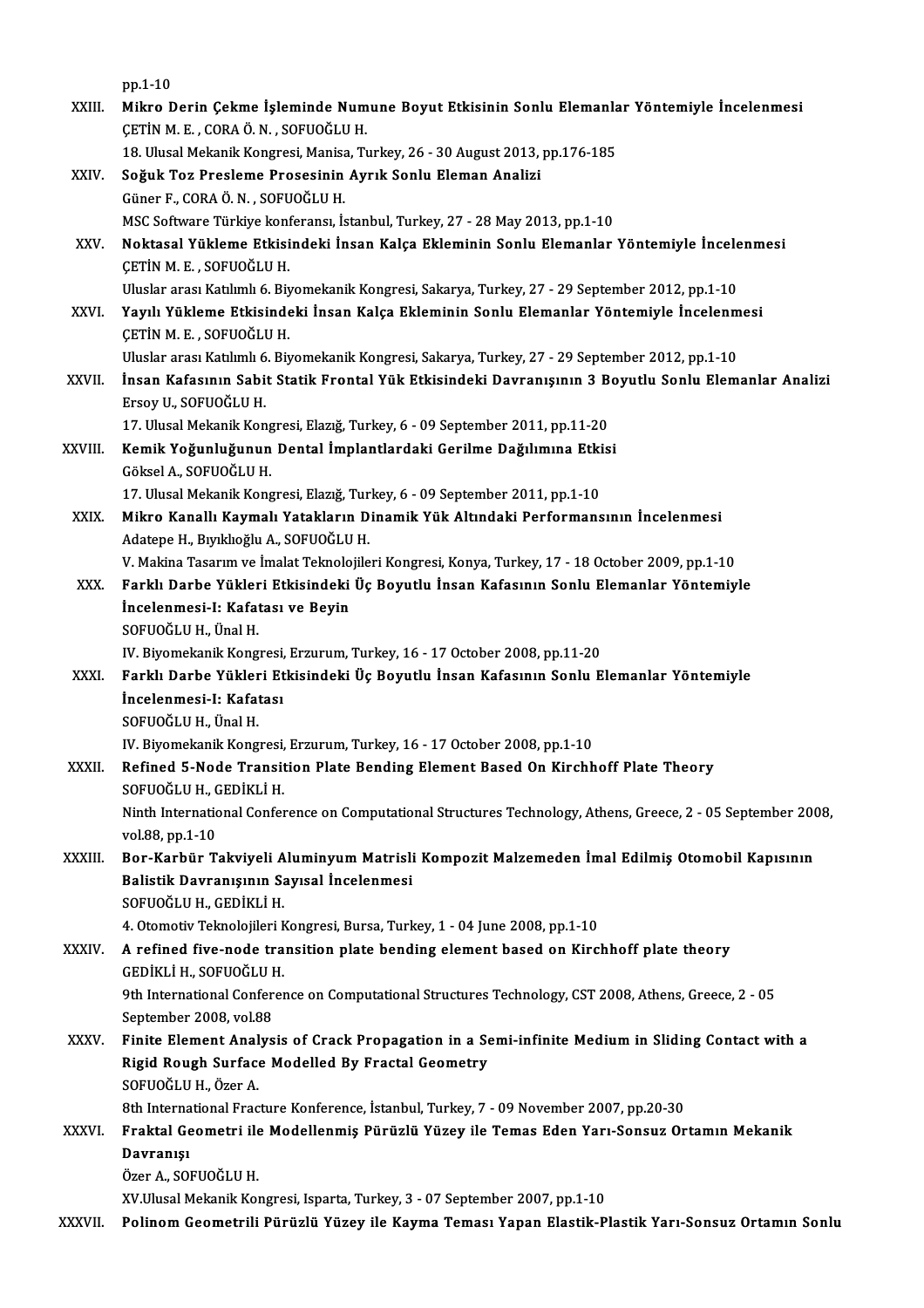|              | Elemanlar Yöntemiyle Termomekanik Analizi                                                                                                                                       |
|--------------|---------------------------------------------------------------------------------------------------------------------------------------------------------------------------------|
|              | Özer A., SOFUOĞLU H.                                                                                                                                                            |
|              | 16. Ulusal Isı Bilimi ve Tekniği Kongresi, Kayseri, Turkey, 30 May - 02 June 2007, pp.1-10                                                                                      |
| XXXVIII.     | Thermomechanical Analysis Of Elastic-Plastic Semi-Infinite Medium in Sliding Contact with Fractal                                                                               |
|              | <b>Surface</b>                                                                                                                                                                  |
|              | SOFUOĞLU H., Özer A.                                                                                                                                                            |
|              | 15th UK Conference of Association of the Computational Mechanics in Engineering, Glasgow, United Kingdom, 2 -                                                                   |
|              | 03 April 2007, vol.85, pp.1-10                                                                                                                                                  |
| <b>XXXIX</b> | Mikro Kanallı Kaymalı Yatakların Statik Yük Altındaki Performansının İncelenmesi                                                                                                |
|              | Adatepe H., Bıyıklıoğlu A., SOFUOĞLU H.                                                                                                                                         |
|              | III. Makina Tasarım ve İmalat Teknolojileri Kongresi, Konya, Turkey, 16 - 17 September 2005, pp.183-193                                                                         |
| XL.          | Fraktal Yüzey ile Kayma Teması Yapan Elastik-Plastik Yarı-Sonsuz Ortamın Termomekanik Analizi                                                                                   |
|              | Özer A., SOFUOĞLU H.                                                                                                                                                            |
|              | XV. Ulusal Isı Bilimi ve Tekniği, Trabzon, Turkey, 7 - 09 September 2005, pp.209-216                                                                                            |
| XLI.         | Metal Şekillendirme İşlemlerinde Sürtünme Katsayısının Belirlenmesinde Yeni Bir Teknik: Açık Kalıp                                                                              |
|              | Geri Ekstrüzyon Tekniği                                                                                                                                                         |
|              | GEDİKLİ H., SOFUOĞLU H.                                                                                                                                                         |
|              | XIII. Ulusal Mekanik Kongresi, Gaziantep, Turkey, 8 - 12 September 2003, pp.369-378                                                                                             |
| XLII.        | Sıcak Metal Şekillendirme İşlemlerinde Sürtünme Katsayısının Sonlu Elemanlar Analiziyle                                                                                         |
|              | <b>Belirlenmesi</b>                                                                                                                                                             |
|              | GEDİKLİ H., Göksel A., SOFUOĞLU H.                                                                                                                                              |
|              | XIII. Ulusal Mekanik Kongresi, Gaziantep, Turkey, 8 - 12 September 2003, pp.379-388                                                                                             |
| XLIII.       | Application of Physical Modeling Technique to Extrusion Processes                                                                                                               |
|              | SOFUOĞLU H., Özer A.                                                                                                                                                            |
|              | 4th International Conference on Tribology, İstanbul, Turkey, 12 - 14 June 2002, vol.1, pp.222-229                                                                               |
| XLIV.        | Metal Şekillendirme İşlemlerinde Sürtünme Katsayısının Deneysel ve Sayısal Yöntemlerle                                                                                          |
|              | <b>Belirlenmesi</b>                                                                                                                                                             |
|              | GEDİKLİ H., SOFUOĞLU H.                                                                                                                                                         |
|              | XII. Ulusal Mekanik Kongresi, Konya, Turkey, 10 - 14 September 2001, pp.395-404                                                                                                 |
| XLV.         | İki Boyutlu Ekstrüzyon Prosesinin Model Malzeme Kullanılarak Simulasyonu                                                                                                        |
|              | SOFUOĞLU H., Özer A.                                                                                                                                                            |
|              | XII. Ulusal Mekanik Kongresi, Konya, Turkey, 10 - 14 September 2001, pp.669-678<br>On the measurement of friction coefficient utilizing the ring compression test II Effects of |
| XLVI.        | deformation speed strain rate and barreling                                                                                                                                     |
|              | SOFUOĞLU H., Rasty J.                                                                                                                                                           |
|              | ASME- Engineering Systems Design and Analysis Conference, 1 - 04 July 1996, vol.75, pp.189-197                                                                                  |
| XLVII.       | On the Measurement of Friction Coefficient Utilizing the Ring Compression Test II-Effect of                                                                                     |
|              | Deformation Speed, Strain Rate and Barreling                                                                                                                                    |
|              | SOFUOĞLU H., Rasty J.                                                                                                                                                           |
|              | Engineering Systems Design and Analysis Conference, PD, Montpellier, France, 1 - 04 July 1996, vol.75, no.3,                                                                    |
|              | pp 189-197                                                                                                                                                                      |
| XLVIII.      | Metal Şekil Verme Proseslerini Modellemede Kullanılan Bir Model Malzemesi: Plasticine                                                                                           |
|              | SOFUOĞLU H                                                                                                                                                                      |
|              | Birinci Ulusal Deneysel Mekanik Sempozyumu, İstanbul, Turkey, 28 - 30 September 1994, pp.259-267                                                                                |
| XLIX.        | On the Measurement of Friction Coefficient Utilizing the Ring Compression Test I-Effect of Material                                                                             |
|              | Properties                                                                                                                                                                      |
|              | SOFUOĞLU H., Rasty J.                                                                                                                                                           |
|              | Engineering Systems Design and Analysis Conference,PD, London, United Kingdom, 4 June - 07 July 1994, vol.64,                                                                   |
|              | pp.55-61                                                                                                                                                                        |
| L.           | On the measurement of friction coefficient utilizing the ring compression test: Part I - Effect of                                                                              |
|              | material properties                                                                                                                                                             |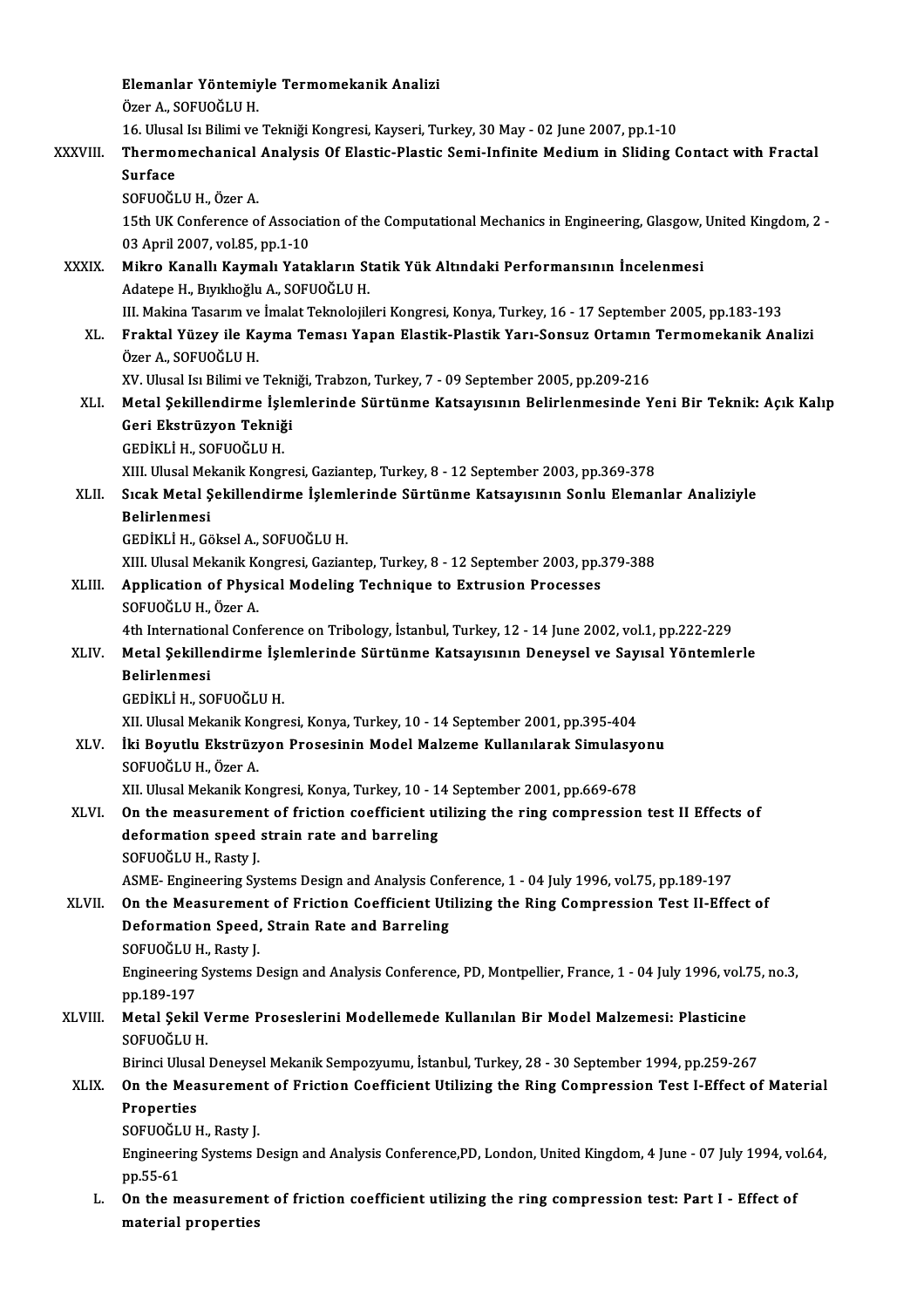SOFUOĞLUH.,Rasty J.

SOFUOĞLU H., Rasty J.<br>Proceedings of the 2nd Biennial European Joint Conference on Engineering Systems Design and Analysis. Part 1<br>(cf.9), Londan Ganada 4, .07 July 1994, yol.64, np EE.61. SOFUOĞLU H., Rasty J.<br>Proceedings of the 2nd Biennial European Joint Conferenc<br>(of 8), London, Canada, 4 - 07 July 1994, vol.64, pp.55-61<br>Metal Sakil Verme Proceelarinin Analizinde Veni Bit Proceedings of the 2nd Biennial European Joint Conference on Enginor (of 8), London, Canada, 4 - 07 July 1994, vol.64, pp.55-61<br>LI. Metal Şekil Verme Proseslerinin Analizinde Yeni Bir Yöntem<br>SOEUQČLU H

# (of 8), Londo<br>Metal Şekil V<br>SOFUOĞLU H.<br>Altıncı Ulusal I

SOFUOĞLU H.<br>Altıncı Ulusal Makina Teorisi Sempozyumu, Trabzon, Turkey, 15 - 17 September 1993, pp.603-610

## SOFUOĞLU H.<br>Altıncı Ulusal Makina Teorisi Sempozyumu, Trabzon, Turkey, 15 - 17 September 1993, pp.603-610<br>LII. Three-Dimensional Analysis of Extrusion Process by Utilizing the Physical Modeling Technique<br>SOEUOČLU H. Be Altıncı Ulusal Makina <mark>1</mark><br>Three-Dimensional<br>SOFUOĞLU H., Rasty J.<br>Engineering Systems I

SOFUOĞLU H., Rasty J.<br>Engineering Systems Design and Analysis Conference, PD, İstanbul, Turkey, 29 June - 03 July 1992, vol.47, no.1, SOFUOĞLU I<br>Engineering<br>pp.377-386<br>Elew Chara Engineering Systems Design and Analysis Conference, PD, İstanbul, Turkey, 29 June - 03 July 1992, vol.47, no.1,<br>pp.377-386<br>LIII. Flow Characteristic of Various Types of Plasticine Used in Physical Modeling of Large Deforma

## **pp.377-386<br>Flow Char<br>Processes<br>SOEUOČI U** Flow Characteristic<br>Processes<br>SOFUOĞLU H., Rasty J.<br>Society for Euperimen

Processes<br>SOFUOĞLU H., Rasty J.<br>Society for Experimental Mechanics Spring Conference on Experimental Mechanics, Albuquerque, United States Of SOFUOĞLU H., Rasty J.<br>Society for Experimental Mechanics !<br>America, 4 - 06 June 1990, pp.34-43<br>ON THE VALIDITY OF BLASTICIN Society for Experimental Mechanics Spring Conference on Experimental Mechanics, Albuquerque, United States Of<br>America, 4 - 06 June 1990, pp.34-43<br>LIV. ON THE VALIDITY OF PLASTICINE AS A MODELING MEDIUM FOR SIMULATION OF ME

## America, 4 - 0<br>**ON THE VAI<br>PROCESSES**<br>PASTV L SOE ON THE VALIDITY OF PLASTICINE AS A MO<br>PROCESSES<br>RASTY J., SOFUOĞLU H., FRANKS T., BINGHAM K.<br>1990 SPRINC CONE OF THE SOC FOR EXPERIME!

RASTY J., SOFUOĞLU H., FRANKS T., BINGHAM K.

PROCESSES<br>RASTY J., SOFUOĞLU H., FRANKS T., BINGHAM K.<br>1990 SPRING CONF OF THE SOC FOR EXPERIMENTAL MECHANICS, New Mexico, United States Of America, 4 - 06<br>June 1990, pp.638-639 1990 SPRING CONF OF THE SOC FOR EXPERIMENTAL MECHANICS, New Mexico, United States Of America, 4 June 1990, pp.638-639<br>LV. FLOW CHARACTERISTICS OF VARIOUS TYPES OF PLASTICINE USED IN PHYSICAL MODELING OF

## June 1990, pp.638-639<br>FLOW CHARACTERISTICS OF VARIC<br>LARGE DEFORMATION PROCESSES<br>PASTV L SOEUOČLILH FLOW CHARACTERIS<br>LARGE DEFORMATIO<br>RASTY J., SOFUOĞLU H.<br>1990 SPPINC CONE OF

RASTY J., SOFUOĞLU H.

LARGE DEFORMATION PROCESSES<br>RASTY J., SOFUOĞLU H.<br>1990 SPRING CONF OF THE SOC FOR EXPERIMENTAL MECHANICS, New Mexico, United States Of America, 4 - 06<br>June 1990, pp.34-43

### **Scientific Refereeing**

Scientific Refereeing<br>TUBITAK Project, 1507 - TÜBİTAK SME R&D Start Support Program, OLİGA MAKİNA ELEKTRONİK İTHALAT İHRACAT<br>SANAVİ VE TİÇARET I İMİTED SİRKETİ Turkov Ostober 2020 SSANAHIVE KETETLIMI<br>TUBITAK Project, 1507 - TÜBİTAK SME R&D Start Support Pro<br>SANAYİ VE TİCARET LİMİTED ŞİRKETİ, Turkey, October 2020<br>TUBITAK Project, 1505 - University Industry Cooneration Sun TUBITAK Project, 1507 - TÜBİTAK SME R&D Start Support Program, OLİGA MAKİNA ELEKTRONİK İTHALAT İHRACAT<br>SANAYİ VE TİCARET LİMİTED ŞİRKETİ, Turkey, October 2020<br>TUBITAK Project, 1505 - University-Industry Cooperation Support

SANAYİ VE TİCARET LİMİTED ŞİRKETİ, Turkey, October 2020<br>TUBITAK Project, 1505 - University-Industry Cooperation Support Program, Sabanci University, Turkey, October 2020<br>TUBITAK Project, 1505 - University-Industry Cooperat TUBITAK Project, 1505 - University-Industry Cooperation Support Program, Sabanci University, Turkey, October 2020

TUBITAK Project, 1505 - University-Industry Cooperation Support Program, Gaziantep University, Turkey, October 2020 October 2020<br>TUBITAK Project, 1505 - University-Industry Cooperation Support Program, Gaziantep University, Turkey, October 2020<br>TUBITAK Project, 1507 - TÜBİTAK SME R&D Start Support Program, AKDAŞ MAKİNA SİLAH SANAYİ İTHA TUBITAK Project, 1505 - University-Ind<br>TUBITAK Project, 1507 - TÜBİTAK SME<br>TİC. LTD. ŞTİ, Turkey, September 2020<br>TUBITAK Project, 1507 - TÜBİTAK SME TUBITAK Project, 1507 - TÜBİTAK SME R&D Start Support Program, AKDAŞ MAKİNA SİLAH SANAYİ İTHALAT İHR<br>TİC. LTD. ŞTİ, Turkey, September 2020<br>TUBITAK Project, 1507 - TÜBİTAK SME R&D Start Support Program, DERYA SİLAH SANAYİ V

TİC. LTD. ŞTİ, Turkey, September 2020<br>TUBITAK Project, 1507 - TÜBİTAK SME R&D Start Support Program, DERYA SİLAH SANAYİ VE TİCARET LİMİTED<br>ŞİRKETİ, Turkey, March 2020 TUBITAK Project, 1507 - TÜBİTAK SME R&D Start Support Program, DERYA SİLAH SANAYİ VE TİCARET LİMİTED<br>ŞİRKETİ, Turkey, March 2020<br>TUBITAK Project, 1511 - TUBITAK Priority Fields Research Technology Development and Innovatio

ŞİRKETİ, Turkey, March 2020<br>TUBITAK Project, 1511 - TUBITAK Priority Fields Research Technology<br>ARGE VE MÜHENDİSLİK SANAYİ TİCARET A.Ş., Turkey, February 2020<br>TUBITAK Project, 1501 - Industru B.S.D Projects Sunnert Program TUBITAK Project, 1511 - TUBITAK Priority Fields Research Technology Development and Innovation PDP, SDM SIRADIŞI<br>ARGE VE MÜHENDİSLİK SANAYİ TİCARET A.Ş., Turkey, February 2020<br>TUBITAK Project, 1501 - Industry R & D Project

ARGE VE MÜHENDİSLİK SANAYİ TİCARET A.Ş., Turkey, February 2020<br>TUBITAK Project, 1501 - Industry R & D Projects Support Program, SARSILMAZ SİLAH SAN. A.Ş., Turkey, December<br>TUBITAK Project, 1501 - Industry R & D Projects Su TUBITAK Proj<br>TUBITAK Proj<br>August 2019<br>TUBITAK Proj TUBITAK Project, 1501 - Industry R & D Projects Support Program, ORTADOĞU RULMAN SAN. VE TİC. A.Ş., Turkey,<br>August 2019<br>TUBITAK Project, 1507 - TÜBİTAK SME R&D Start Support Program, ANR MAKİNA SAN. İÇ VE DIŞ TİC. LTD. ŞTİ

August 2019<br>TUBITAK Pro<br>March 2019<br>TUBITAK Pro TUBITAK Project, 1507 - TÜBİTAK SME R&D Start Support Program, ANR MAKİNA SAN. İÇ VE DIŞ TİC. LTD. ŞT<br>March 2019<br>TUBITAK Project, 1509 - TÜBİTAK International Industry R&D Projects Support Program, TP TETRA PLASTİK<br>MÜHENDİ

March 2019<br>TUBITAK Project, 1509 - TÜBİTAK International Industry R&D Projects Support Program, TP TETRA PLASTİK<br>MÜHENDİSLİK VE DIŞ TİCARET A.Ş., Turkey, January 2019 TUBITAK Project, 1509 - TÜBİTAK International Industry R&D Projects Support Program, TP TETRA PLAST|<br>MÜHENDİSLİK VE DIŞ TİCARET A.Ş., Turkey, January 2019<br>TUBITAK Project, 1501 - Industry R & D Projects Support Program, AR

MÜHENDİSLİK VE DIŞ TİCARET A.Ş., Turkey, January 2019<br>TUBITAK Project, 1501 - Industry R & D Projects Support Program, ARÇELİK A.Ş., Turkey, September<br>TUBITAK Project, 1501 - Industry R & D Projects Support Program, ARÇELİ

TUBITAK Project, 1501 - Industry R & D Projects Support Program, ARÇELİK A.Ş., Turkey, June 2018<br>TUBITAK Project, 1501 - Industry R & D Projects Support Program, MST İŞ VE TARIM MAKİNALARI SANAYİ VE TİCARET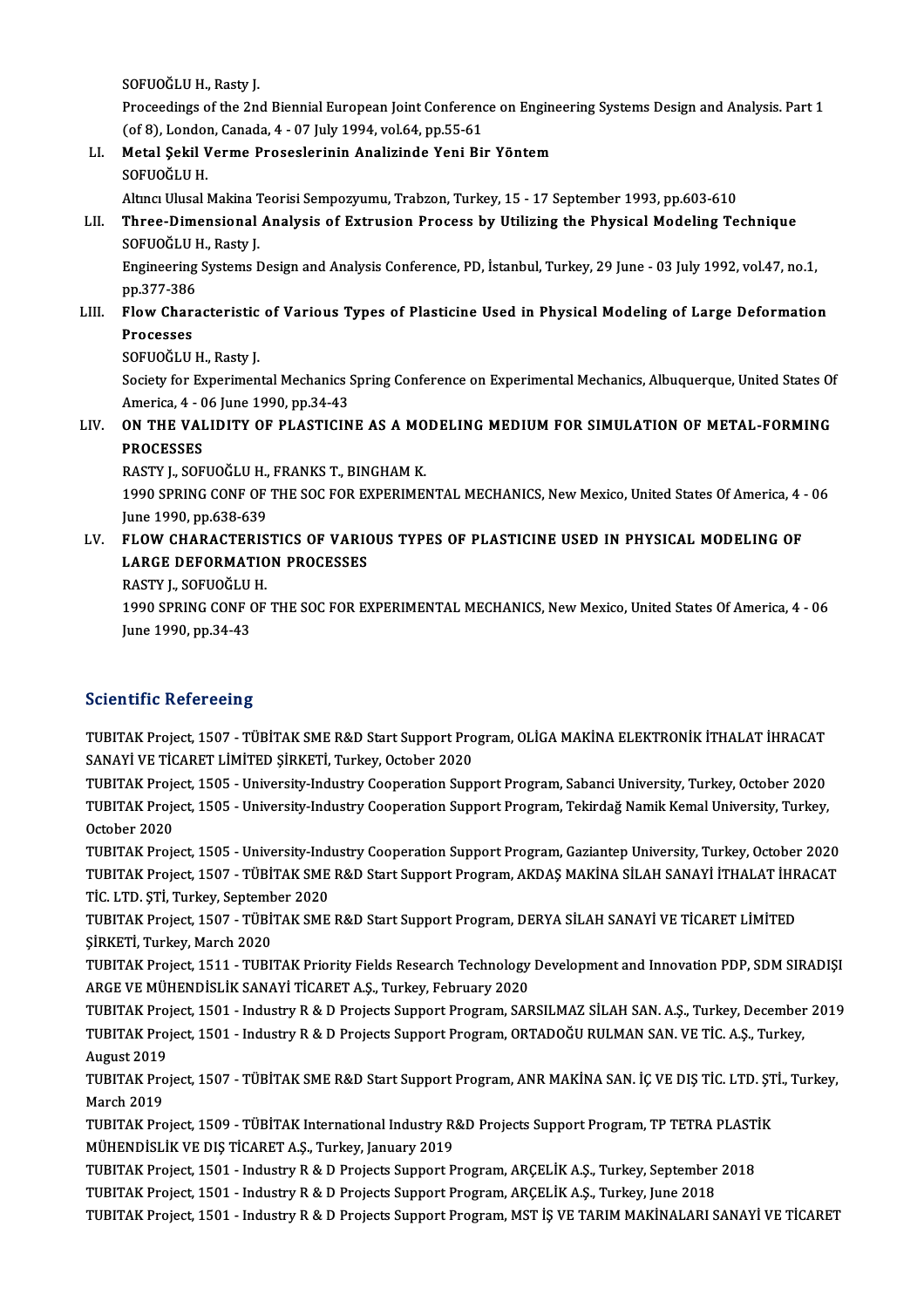A.Ş.,Turkey,October 2017 A.Ş., Turkey, October 2017<br>TUBITAK Project, 1509 - TÜBİTAK International Industry R&D Projects Support Program, ARÇELİK A.Ş., Turkey, June<br>2017 A.Ş., T<br>TUBIT<br>2017<br>TUBIT TUBITAK Project, 1509 - TÜBİTAK International Industry R&D Projects Support Program, ARÇELİK A.Ş., Turkey, June<br>2017<br>TUBITAK Project, 1501 - Industry R & D Projects Support Program, PROTED PROTEZ ORTEZ VE REHABİLİTASYON LT 2017<br>TUBITAK Project, 1501<br>ŞTİ, Turkey, May 2017<br>TUBITAK Project, 1501 TUBITAK Project, 1501 - Industry R & D Projects Support Program, PROTED PROTEZ ORTEZ VE REHABİLİTASYON LTI<br>ŞTİ, Turkey, May 2017<br>TUBITAK Project, 1501 - Industry R & D Projects Support Program, ASAŞ ALÜMİNYUM SAN. VE TİC. ŞTİ, Turkey, May 2017<br>TUBITAK Project, 1501<br>2017 TUBITAK Project, 1501 - Industry R & D Projects Support Program, ASAŞ ALÜMİNYUM SAN. VE TİC. A.Ş., Turkey, April<br>2017<br>TUBITAK Project, 1505 - University-Industry Cooperation Support Program, Manisa Celal Bayar University, TUBITAK Project, 1505 - University-Industry Cooperation Support Program, Manisa Celal Bayar University, Turkey, TUBITAK Project, 1505 - University-Industry Cooperation Support Program, Manisa Celal Bayar Univ<br>March 2017<br>TUBITAK Project, 1501 - Industry R & D Projects Support Program, ARÇELİK A.Ş., Turkey, May 2016<br>TUBITAK Project, 1 TUBITAK Project, 1501 - Industry R & D Projects Support Program, TOFAŞ TÜRK OTOMOBİL FABRİKASI A.Ş., Turkey,<br>April 2016 TUBITAK P<mark>i</mark><br>TUBITAK Pi<br>April 2016<br>TUBITAK Pi TUBITAK Project, 1507 - TÜBİTAK SME R&D Start Support Program, B.İ.C.O. ENDÜSTRİYEL İMALAT OTO YAN SANAYİ VE April 2016<br>TUBITAK Project, 1507 - TÜBİTAK SME R&D Start St<br>TİCARET ANONİM ŞİRKETİ, Turkey, February 2016<br>TUBITAK Project, 1505 - University Industry Cooper TUBITAK Project, 1507 - TÜBİTAK SME R&D Start Support Program, B.İ.C.O. ENDÜSTRİYEL İMALAT OTO YAN SAN*ı*<br>TİCARET ANONİM ŞİRKETİ, Turkey, February 2016<br>TUBITAK Project, 1505 - University-Industry Cooperation Support Progra TİCARET ANOI<br>TUBITAK Proje<br>January 2016<br>TUBITAK Proj TUBITAK Project, 1505 - University-Industry Cooperation Support Program, Istanbul Technical University, Turkey,<br>January 2016<br>TUBITAK Project, 1001 - Program for Supporting Scientific and Technological Research Projects, Ih January 2016<br>TUBITAK Project, 1001 - Program for Supporting Scientific and Technological Research Projects, Ihsan Dogramaci<br>Bilkent University, Turkey, February 2015 TUBITAK Project, 1001 - Program for Supporting Scientific and Technological Research Projects, Ihsan Dogramaci<br>Bilkent University, Turkey, February 2015<br>TUBITAK Project, 1501 - Industry R & D Projects Support Program, TOSÇ Bilkent Univer<br>TUBITAK Proje<br>January 2015<br>Tribology Inte TUBITAK Project, 1501 - Industry R & D Project<br>January 2015<br>Tribology International, SCI Journal, June 2014<br>Journal of Adbesian Ssiance and Technology, SC January 2015<br>Tribology International, SCI Journal, June 2014<br>Journal of Adhesion Science and Technology, SCI Journal, April 2014 Tribology International, SCI Journal, June 2014<br>Journal of Adhesion Science and Technology, SCI Journal, April 2014<br>Journal of Adhesion Science and Technology, SCI Journal, March 2014<br>TURITAK Project, 1501 , Industry B. & Journal of Adhesion Science and Technology, SCI Journal, April 2014<br>Journal of Adhesion Science and Technology, SCI Journal, March 2014<br>TUBITAK Project, 1501 - Industry R & D Projects Support Program, ARÇELİK A.Ş., Turkey, Journal of Adhesion Science and Technology, SCI Journal, March 2014<br>TUBITAK Project, 1501 - Industry R & D Projects Support Program, ARÇE<br>Journal of Materials Processing Technology , SCI Journal, February 2014<br>Tribology In TUBITAK Project, 1501 - Industry R & D Projects St<br>Journal of Materials Processing Technology , SCI Jo<br>Tribology International, SCI Journal, January 2014<br>Journal of Zhojjang University SCIENCE A SCI Journ Journal of Materials Processing Technology , SCI Journal, February 2014<br>Tribology International, SCI Journal, January 2014 Tribology International, SCI Journal, January 2014<br>Journal of Zhejiang University-SCIENCE A, SCI Journal, October 2013<br>Turkay, Ostober 2012<br>Turkay, Ostober 2012 Journal of Zhejiang University-SCIENCE A, SCI Journal, October 2013<br>TUBITAK Project, 1501 - Industry R & D Projects Support Program, T<br>Turkey, October 2013 TUBITAK Project, 1501 - Industry R & D Projects Support Program, 1<br>Turkey, October 2013<br>Journal of Materials Processing Technology , SCI Journal, June 2013<br>Annlied Surface Science, SCI Journal, June 2013 Journal of Materials Processing Technology, SCI Journal, June 2013<br>Applied Surface Science, SCI Journal, June 2013 Journal of Materials Processing Technology , SCI Journal, June 2013<br>Applied Surface Science , SCI Journal, June 2013<br>Zeitschrift für Naturforschung A – Physical Sciences, SCI Journal, May 2013<br>Journal of Materials Processi Applied Surface Science , SCI Journal, June 2013<br>Zeitschrift für Naturforschung A – Physical Sciences, SCI Journal, May<br>Journal of Materials Processing Technology , SCI Journal, April 2013<br>Tribology International SCI Journ Zeitschrift für Naturforschung A – Physical Scienc<br>Journal of Materials Processing Technology , SCI J<br>Tribology International, SCI Journal, March 2013<br>Vildy Telmik Ünivensitesi Sigma Mühandialik ve Es Journal of Materials Processing Technology , SCI Journal, April 2013<br>Tribology International, SCI Journal, March 2013<br>Yıldız Teknik Üniversitesi Sigma Mühendislik ve Fen Bilimleri Dergisi, National Scientific Refreed Journ Tribology International, SCI Journal, March 2013<br>Yıldız Teknik Üniversitesi Sigma Mühendislik ve Fen I<br>Tribology International, SCI Journal, February 2013<br>Ceri Üniversitesi Mühendislik Mimerlik Fekültesi Den Yıldız Teknik Üniversitesi Sigma Mühendislik ve Fen Bilimleri Dergisi, National Scientific Refreed Journal, Mar<br>Tribology International, SCI Journal, February 2013<br>Gazi Üniversitesi Mühendislik Mimarlık Fakültesi Dergisi, Tribology International, SCI Journal, February 2013<br>Gazi Üniversitesi Mühendislik Mimarlık Fakültesi De<br>Tribology International, SCI Journal, January 2013<br>Tribology International, SCI Journal, Jontember 20 Gazi Üniversitesi Mühendislik Mimarlık Fakültesi Derg<br>Tribology International, SCI Journal, January 2013<br>Tribology International, SCI Journal, September 2012<br>Cari Üniversitesi Mühendislik Mimarlık Fakültesi Derg Tribology International, SCI Journal, September 2012<br>Gazi Üniversitesi Mühendislik Mimarlık Fakültesi Dergisi, National Scientific Refreed Journal, August 2012 Journal of Materials Processing Technology , SCI Journal, July 2012 Gazi Üniversitesi Mühendislik Mimarlık Fakültesi Dergisi, National Scientific Refreed Journal, August 2012<br>Journal of Materials Processing Technology , SCI Journal, July 2012<br>TUBITAK Project, 1001 - Program for Supporting Journal of Material<br>TUBITAK Project, 1<br>Turkey, June 2012<br>Tribology Internati TUBITAK Project, 1001 - Program for Supportin<br>Turkey, June 2012<br>Tribology International, SCI Journal, May 2012<br>Journal of Materials Processing Technology, SC Turkey, June 2012<br>Tribology International, SCI Journal, May 2012<br>Journal of Materials Processing Technology , SCI Journal, April 2012<br>International Journal of the Physical Sciences, SCI Journal, April 2012 Tribology International, SCI Journal, May 2012<br>Journal of Materials Processing Technology , SCI Journal, April 2012<br>International Journal of the Physical Sciences, SCI Journal, April 2012<br>Tribology International, SCI Journ Journal of Materials Processing Technology , SCI Journal<br>International Journal of the Physical Sciences, SCI Journal<br>Tribology International, SCI Journal, February 2012<br>Journal of Materials Processing Technology , SCI Jour International Journal of the Physical Sciences, SCI Journal, April 2012<br>Tribology International, SCI Journal, February 2012<br>Journal of Materials Processing Technology , SCI Journal, February 2012<br>Tribology International SC Tribology International, SCI Journal, February 2012<br>Journal of Materials Processing Technology , SCI Jo<br>Tribology International, SCI Journal, January 2012<br>Journal of Materials Processing Technology , SCI Jo Tribology International, SCI Journal, January 2012<br>Journal of Materials Processing Technology , SCI Journal, November 2011 TUBITAK Project, 1507 - TÜBİTAK SME R&D Start Support Program, SARIÇELİK MAKİNA SANAYİ VE TİCARET LİMİTED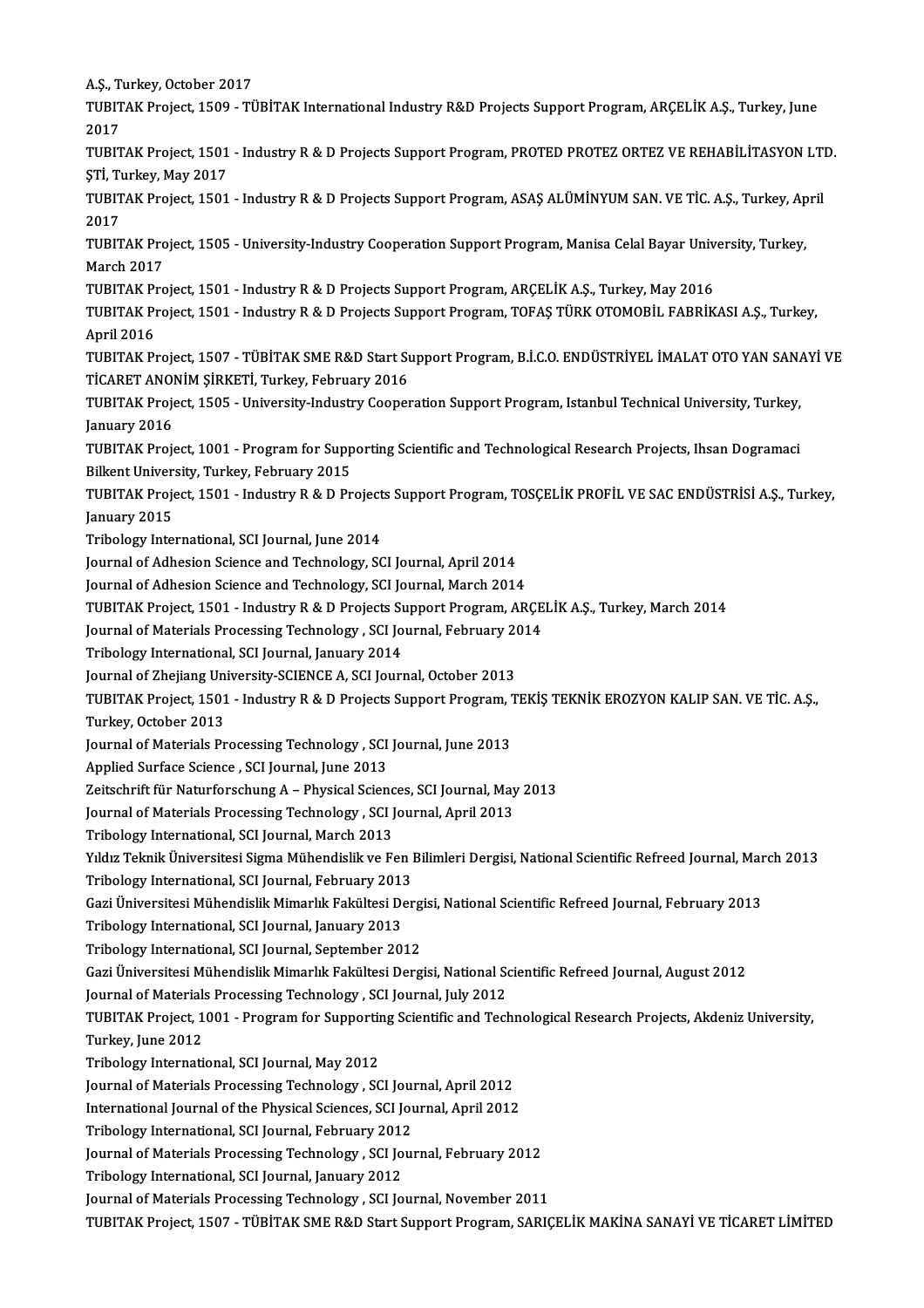ŞİRKETİ,Turkey,October 2011 Tribology International, SCI Journal, September 2011 TUBITAK Project, 1001 - Program for Supporting Scientific and Technological Research Projects, Istanbul Technical University, Turkey, August 2011 TUBITAK Project, 1001 - Program for Supporting Scientific and Technolo<br>University, Turkey, August 2011<br>International Journal of Manufacturing Research, SCI Journal, July 2011<br>TUBITAK Project, 1501 - Industry P. & D. Projec University, Turkey, August 2011<br>International Journal of Manufacturing Research, SCI Journal, July 2011<br>TUBITAK Project, 1501 - Industry R & D Projects Support Program, TOTOMAK MAKİNA VE YEDEK PARÇA SANAYİ VE<br>TİCARET A S. International Journal of Manufac<br>TUBITAK Project, 1501 - Industr<br>TİCARET A.Ş., Turkey, July 2011<br>Journal of Matorials Processing TUBITAK Project, 1501 - Industry R & D Projects Support Program, 1<br>TiCARET A.Ş., Turkey, July 2011<br>Journal of Materials Processing Technology , SCI Journal, June 2011<br>Journal of Materials Processing Technology , SCI Journa TICARET A.Ş., Turkey, July 2011<br>Journal of Materials Processing Technology , SCI Journal, June 2011<br>Journal of Materials Processing Technology , SCI Journal, May 2011 Journal of Materials Processing Technology , SCI Journal, June 2011<br>Journal of Materials Processing Technology , SCI Journal, May 2011<br>Gazi Üniversitesi Mühendislik Mimarlık Fakültesi Dergisi, National Scientific Refreed J Journal of Materials Processing Technology<br>Gazi Üniversitesi Mühendislik Mimarlık Fakü<br>Lubrication Science, SCI Journal, April 2011<br>Tribology International, SCI Journal, April 20 Gazi Üniversitesi Mühendislik Mimarlık Fakültesi<br>Lubrication Science, SCI Journal, April 2011<br>Tribology International, SCI Journal, April 2011<br>Journal of Materials Processing Technology - SCI Lubrication Science, SCI Journal, April 2011<br>Tribology International, SCI Journal, April 2011<br>Journal of Materials Processing Technology , SCI Journal, March 2011 Tribology International, SCI Journal, April 2011<br>Journal of Materials Processing Technology , SCI Journal, March 2011<br>Journal of Materials Processing Technology , SCI Journal, February 2011<br>Tribology International SCI Jour Journal of Materials Processing Technology , SCI Journal of Materials Processing Technology , SCI Journal, February<br>2011 Tribology International, SCI Journal, February<br>2011 Iournal of Materials Processing Technology , SCI Journal of Materials Processing Technology , SCI Journal, February 2011<br>Tribology International, SCI Journal, February 2011<br>Journal of Materials Processing Technology , SCI Journal, December 2010<br>Journal of Materials Proce Tribology International, SCI Journal, February 2011<br>Journal of Materials Processing Technology , SCI Journal, December 2010<br>Journal of Materials Processing Technology , SCI Journal, October 2010 TUBITAKProject,1501 - IndustryR&DProjects SupportProgram,Turkey,October 2010 Journal of Materials Processing Technology , SCI Journal, October 2010<br>TUBITAK Project, 1501 - Industry R & D Projects Support Program, Turkey<br>Journal of Materials Processing Technology , SCI Journal, September 2010<br>Tribol TUBITAK Project, 1501 - Industry R & D Projects S<br>Journal of Materials Processing Technology , SCI Journal, August<br>2010 Iournal of Materials Processing Technology , SCI Jo Journal of Materials Processing Technology , SCI Journal, September 2C<br>Tribology International, SCI Journal, August 2010<br>Journal of Materials Processing Technology , SCI Journal, August 2010<br>Journal of Materials Processing Tribology International, SCI Journal, August 2010<br>Journal of Materials Processing Technology , SCI Journal, August 2010<br>Journal of Materials Processing Technology , SCI Journal, June 2010 Journal of Materials Processing Technology , SCI Journal, August 201<br>Journal of Materials Processing Technology , SCI Journal, June 2010<br>Journal of Materials Processing Technology , SCI Journal, April 2010<br>Cari Universites Journal of Materials Processing Technology , SCI Journal, June 2010<br>Journal of Materials Processing Technology , SCI Journal, April 2010<br>Gazi Üniversitesi Fen Bilimleri Dergisi, National Scientific Refreed Journal, Februar Journal of Materials Processing Technology , SCI Journal, April<br>Gazi Üniversitesi Fen Bilimleri Dergisi, National Scientific Refre<br>Computational Materials Science, SCI Journal, November 2009<br>Tribology International SCI Jou Gazi Üniversitesi Fen Bilimleri Dergisi, National Scie<br>Computational Materials Science, SCI Journal, Nove<br>Tribology International, SCI Journal, October 2009<br>International Journal of Mechanical Sciences, SCI Jo Computational Materials Science, SCI Journal, November 2009<br>Tribology International, SCI Journal, October 2009<br>International Journal of Mechanical Sciences, SCI Journal, June 2009<br>Tribology International, SCI Journal, May Tribology International, SCI Journal, October 2009 International Journal of Mechanical Sciences, SCI Journal, June 2009<br>Tribology International, SCI Journal, May 2009<br>TÜBİTAK-Türk Mühendislik ve Çevre Bilimleri Dergisi, National Scientific Refreed Journal, May 2009<br>Corresi Tribology International, SCI Journal, May 200<br>TÜBİTAK-Türk Mühendislik ve Çevre Bilimle:<br>Corrosion Science, SCI Journal, March 2009<br>Wear of Materials, SCI Journal, February 200 TÜBİTAK-Türk Mühendislik ve Çevre Bilimleri I<br>Corrosion Science, SCI Journal, March 2009<br>Wear of Materials, SCI Journal, February 2009<br>Journal of Materials Processing Technology, SC Corrosion Science, SCI Journal, March 2009<br>Wear of Materials, SCI Journal, February 2009<br>Journal of Materials Processing Technology , SCI Journal, August 2008 Wear of Materials, SCI Journal, February 2009<br>Journal of Materials Processing Technology , SCI Journal, August 2008<br>TUBITAK Project, 1501 - Industry R & D Projects Support Program, VATAN Makina San. ve Tic. A.Ş., Turkey, J Journal of Materials Processing Technology , SCI Journal, August 2008<br>TUBITAK Project, 1501 - Industry R & D Projects Support Program, VATAN Makina S.<br>Gazi Üniversitesi Fen Bilimleri Dergisi, National Scientific Refreed Jo TUBITAK Project, 1501 - Industry R & D Projects Support Program, VATAN<br>Gazi Üniversitesi Fen Bilimleri Dergisi, National Scientific Refreed Journal,<br>Journal of Materials Processing Technology , SCI Journal, December 2007<br>J Gazi Üniversitesi Fen Bilimleri Dergisi, National Scientific Refreed Journal, May 2008<br>Journal of Materials Processing Technology , SCI Journal, December 2007<br>Journal of Materials Processing Technology , SCI Journal, Octob Journal of Materials Processing Technology , SCI Journal, September 2007 Journal of Materials Processing Technology , SCI Journal, October 2007<br>Journal of Materials Processing Technology , SCI Journal, September 20<br>Journal of Materials Processing Technology , SCI Journal, August 2007<br>Journal of Journal of Materials Processing Technology , SCI Journal, September<br>Journal of Materials Processing Technology , SCI Journal, August 20<br>Journal of Materials Processing Technology , SCI Journal, July 2007<br>Journal of Materia Journal of Materials Processing Technology , SCI Journal, August 200<br>Journal of Materials Processing Technology , SCI Journal, July 2007<br>Journal of Materials Processing Technology , SCI Journal, June 2007<br>Journal of Materi Journal of Materials Processing Technology , SCI Journal, July 2007<br>Journal of Materials Processing Technology , SCI Journal, June 2007<br>Journal of Materials Processing Technology , SCI Journal, April 2007 Journal of Materials Processing Technology , SCI Journal, June 2007<br>Journal of Materials Processing Technology , SCI Journal, April 2007<br>Journal of Materials Processing Technology , SCI Journal, March 2007<br>Journal of Mater Journal of Materials Processing Technology , SCI Journal, April 2007<br>Journal of Materials Processing Technology , SCI Journal, March 2007<br>Journal of Materials Processing Technology , SCI Journal, January 2007<br>Journal of Ma Journal of Materials Processing Technology , SCI Journal, March 2007<br>Journal of Materials Processing Technology , SCI Journal, January 2007<br>Journal of Materials Processing Technology , SCI Journal, December 2006<br>Journal of Journal of Materials Processing Technology , SCI Journal, January 2007<br>Journal of Materials Processing Technology , SCI Journal, December 2006<br>Journal of Materials Processing Technology , SCI Journal, November 2006<br>Journal Journal of Materials Processing Technology , SCI Journal, December 20<br>Journal of Materials Processing Technology , SCI Journal, November 20<br>Journal of Materials Processing Technology , SCI Journal, August 2006<br>Journal of M Journal of Materials Processing Technology , SCI Journal, November<br>Journal of Materials Processing Technology , SCI Journal, August 2006<br>Journal of Materials Processing Technology , SCI Journal, May 2006<br>Journal of Materia Journal of Materials Processing Technology , SCI Journal, August 2006<br>Journal of Materials Processing Technology , SCI Journal, May 2006<br>Journal of Materials Processing Technology , SCI Journal, March 2006 Gazi Üniversitesi Fen Bilimleri Dergisi, National Scientific Refreed Journal, July 2004 Trakya Üniversitesi Fen Bilimleri Dergisi, National Scientific Refreed Journal, March 2003